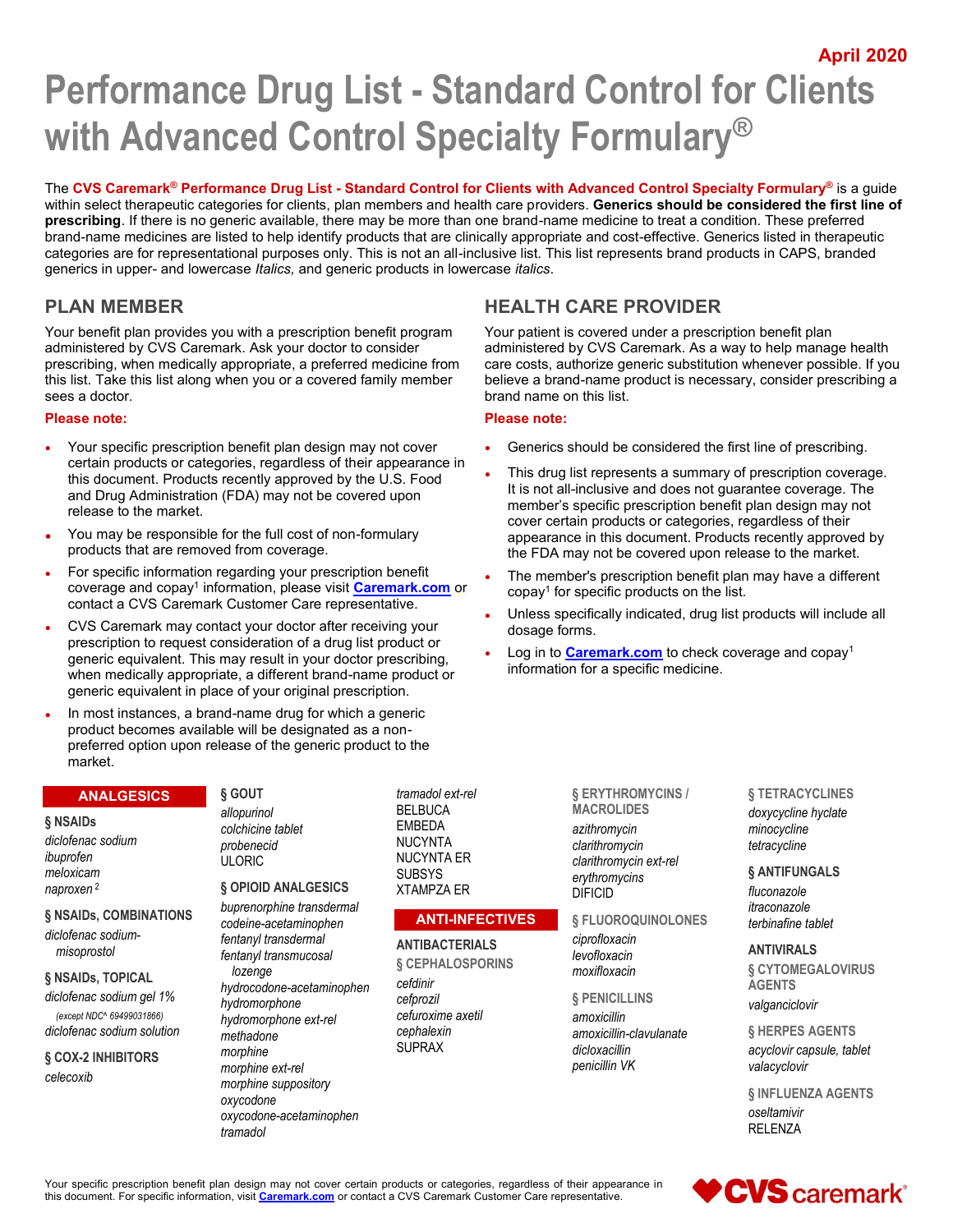#### **§ MISCELLANEOUS**

*clindamycin ivermectin linezolid metronidazole nitrofurantoin sulfamethoxazoletrimethoprim vancomycin capsule* EMVERM XIFAXAN 550 MG

#### **ANTINEOPLASTIC AGENTS**

**HORMONAL ANTINEOPLASTIC AGENTS § ANTIANDROGENS** *bicalutamide*

**§ MISCELLANEOUS** VISTOGARD

**§ ACE INHIBITORS**

**§ ACE INHIBITOR / DIURETIC COMBINATIONS** *fosinopril-hydrochlorothiazide lisinopril-hydrochlorothiazide quinapril-hydrochlorothiazide*

**§ ANGIOTENSIN II** 

*irbesartan / irbesartanhydrochlorothiazide losartan / losartanhydrochlorothiazide olmesartan / olmesartanhydrochlorothiazide telmisartan / telmisartanhydrochlorothiazide valsartan / valsartanhydrochlorothiazide* **§ ANGIOTENSIN II RECEPTOR ANTAGONIST / CALCIUM CHANNEL BLOCKER COMBINATIONS** *amlodipine-olmesartan amlodipine-telmisartan amlodipine-valsartan*

*eprosartan*

**RECEPTOR ANTAGONISTS / DIURETIC COMBINATIONS** *candesartan / candesartanhydrochlorothiazide*

*fosinopril lisinopril quinapril ramipril*

#### **CARDIOVASCULAR**

*fenofibrate* <sup>3</sup> *fenofibric acid delayed-rel*

*ezetimibe* **§ FIBRATES**

**§ ANGIOTENSIN II RECEPTOR ANTAGONIST / CALCIUM CHANNEL BLOCKER / DIURETIC COMBINATIONS** *amlodipine-valsartanhydrochlorothiazide olmesartan-amlodipinehydrochlorothiazide* **§ ANTIARRHYTHMICS**

*sotalol* MULTAQ **ANTILIPEMICS § BILE ACID RESINS** *cholestyramine colesevelam* **§ CHOLESTEROL ABSORPTION INHIBITORS**

**§ HMG-CoA REDUCTASE INHIBITORS / COMBINATIONS**

*atorvastatin ezetimibe-simvastatin fluvastatin lovastatin pravastatin rosuvastatin simvastatin*

**§ NIACINS** *niacin ext-rel*

**§ OMEGA-3 FATTY ACIDS** *omega-3 acid ethyl esters* VASCEPA

#### **§ BETA-BLOCKERS**

*atenolol carvedilol carvedilol phosphate ext-rel metoprolol succinate ext-rel metoprolol tartrate nadolol pindolol propranolol propranolol ext-rel* **BYSTOLIC** 

# **§ CALCIUM CHANNEL**

**BLOCKERS** *amlodipine diltiazem ext-rel* <sup>4</sup> *nifedipine ext-rel verapamil ext-rel*

**§ CALCIUM CHANNEL BLOCKER / ANTILIPEMIC COMBINATIONS**

*amlodipine-atorvastatin*

**§ DIGITALIS GLYCOSIDES** *digoxin*

**§ DIRECT RENIN INHIBITORS / DIURETIC COMBINATIONS** *aliskiren* TEKTURNA HCT

#### **§ DIURETICS**

*amiloride furosemide hydrochlorothiazide metolazone spironolactonehydrochlorothiazide torsemide triamterene triamterenehydrochlorothiazide*

#### **HEART FAILURE**

BIDIL CORLANOR ENTRESTO

#### **§ NITRATES**

*nitroglycerin lingual spray nitroglycerin sublingual*

**§ MISCELLANEOUS** *ranolazine ext-rel*

#### **CENTRAL NERVOUS SYSTEM**

#### **ANTIANXIETY**

**§ BENZODIAZEPINES** *alprazolam clonazepam diazepam lorazepam oxazepam*

#### **§ ANTICONVULSANTS**

*carbamazepine carbamazepine ext-rel clobazam diazepam rectal gel divalproex sodium divalproex sodium ext-rel ethosuximide gabapentin lamotrigine lamotrigine ext-rel levetiracetam levetiracetam ext-rel oxcarbazepine phenobarbital phenytoin phenytoin sodium extended primidone tiagabine topiramate valproic acid zonisamide* FYCOMPA OXTELLAR XR

#### TROKENDI XR VIMPAT

# **§ ANTIDEMENTIA**

*donepezil galantamine galantamine ext-rel memantine rivastigmine rivastigmine transdermal* NAMZARIC

#### **ANTIDEPRESSANTS**

**§ SELECTIVE SEROTONIN REUPTAKE INHIBITORS (SSRIs)** *citalopram escitalopram fluoxetine paroxetine HCl paroxetine HCl ext-rel sertraline* **TRINTELLIX** VIIBRYD

**§ SEROTONIN NOREPINEPHRINE REUPTAKE INHIBITORS (SNRIs)**

*desvenlafaxine ext-rel duloxetine venlafaxine venlafaxine ext-rel capsule*

**§ MISCELLANEOUS AGENTS** *bupropion bupropion ext-rel mirtazapine trazodone*

#### **§ ANTIPARKINSONIAN AGENTS**

*amantadine carbidopa-levodopa carbidopa-levodopa ext-rel carbidopa-levodopaentacapone entacapone pramipexole pramipexole ext-rel rasagiline ropinirole ropinirole ext-rel selegiline* NEUPRO

#### **ANTIPSYCHOTICS**

**§ ATYPICALS**

*aripiprazole clozapine olanzapine quetiapine quetiapine ext-rel risperidone ziprasidone* ABILIFY MAINTENA ARISTADA ARISTADA INITIO

#### LATUDA VRAYLAR

#### **§ ATTENTION DEFICIT HYPERACTIVITY DISORDER**

*amphetaminedextroamphetamine mixed salts amphetaminedextroamphetamine mixed salts ext-rel* † *atomoxetine guanfacine ext-rel methylphenidate methylphenidate ext-rel* † MYDAYIS VYVANSE

**§ FIBROMYALGIA** *pregabalin*

#### **HYPNOTICS**

**§ NONBENZODIAZEPINES** *eszopiclone ramelteon zolpidem zolpidem ext-rel zolpidem sublingual* BELSOMRA

**TRICYCLICS** SILENOR

#### **MIGRAINE**

**§ ERGOTAMINE DERIVATIVES** *ergotamine-caffeine*

**MONOCLONAL ANTIBODIES** AIMOVIG AJOVY EMGALITY

**§ SELECTIVE SEROTONIN AGONISTS** *eletriptan naratriptan rizatriptan sumatriptan zolmitriptan* ONZETRA XSAIL ZEMBRACE SYMTOUCH ZOMIG NASAL SPRAY

**SELECTIVE SEROTONIN AGONIST / NONSTEROIDAL ANTI-INFLAMMATORY DRUG (NSAID) COMBINATIONS** TREXIMET

**§ MUSCULOSKELETAL THERAPY AGENTS** *cyclobenzaprine* <sup>5</sup>

**§ NARCOLEPSY** *armodafinil* SUNOSI

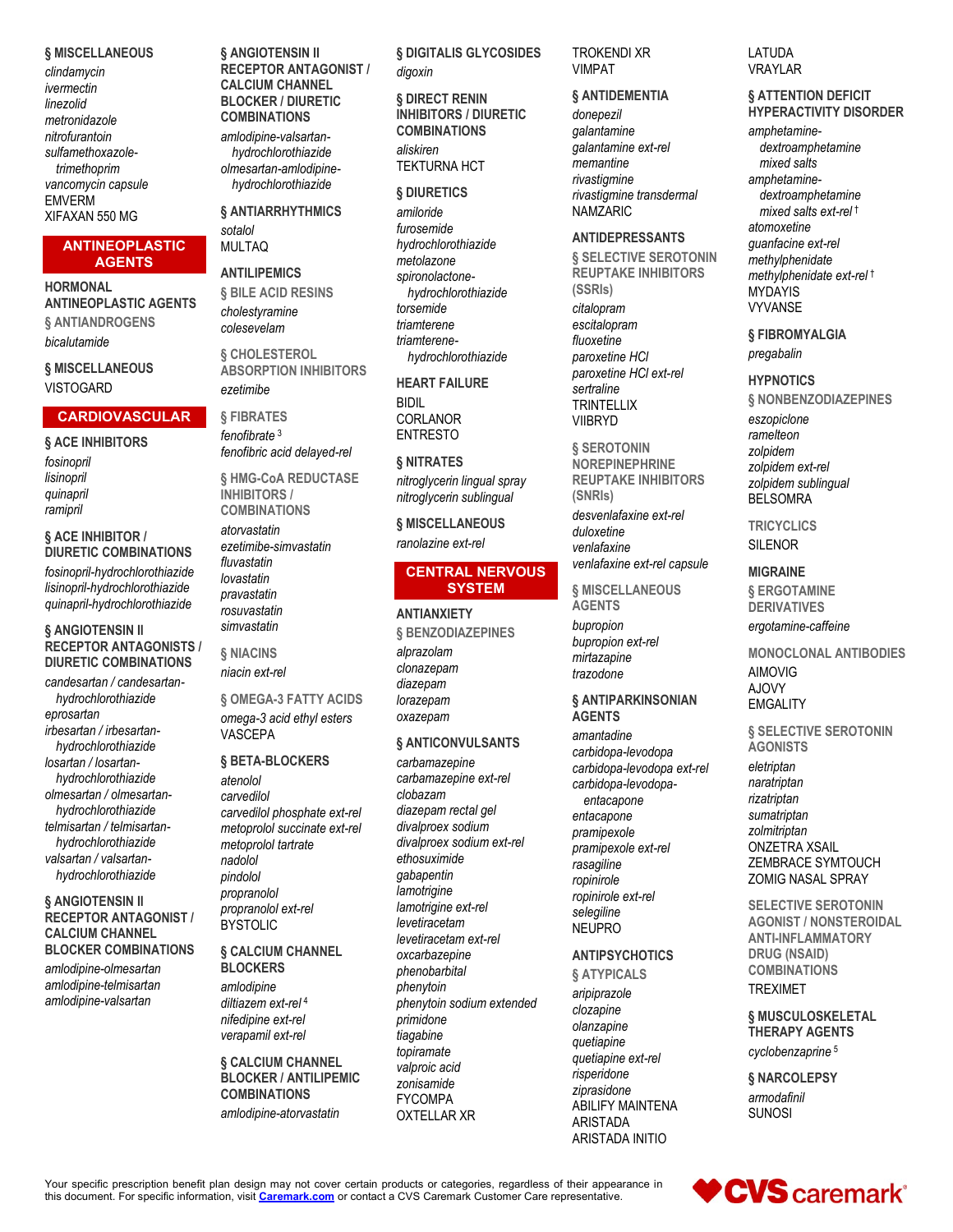**POSTHERPETIC NEURALGIA (PHN) GRALISE** 

#### **PSYCHOTHERAPEUTIC - MISCELLANEOUS**

**§ OPIOID ANTAGONISTS** *naloxone injection* NARCAN NASAL SPRAY

**§ PARTIAL OPIOID AGONIST / OPIOID ANTAGONIST COMBINATIONS**

*buprenorphine-naloxone sublingual* **ZUBSOLV** 

**PSEUDOBULBAR AFFECT AGENTS**

#### NUEDEXTA

**§ VASOMOTOR SYMPTOM AGENTS**

*paroxetine mesylate*

#### **ENDOCRINE AND METABOLIC**

# **§ ANDROGENS**

*testosterone gel testosterone solution* ANDRODERM

**ANTIDIABETICS**

#### **AMYLIN ANALOGS** SYMLINPEN

**§ BIGUANIDES**

*metformin metformin ext-rel* <sup>6</sup>

**§ BIGUANIDE / SULFONYLUREA COMBINATIONS**

*glipizide-metformin*

**DIPEPTIDYL PEPTIDASE-4 (DPP-4) INHIBITORS** JANUVIA

**DIPEPTIDYL PEPTIDASE-4 (DPP-4) INHIBITOR / BIGUANIDE COMBINATIONS**

JANUMET JANUMET XR

**INCRETIN MIMETIC AGENTS** OZEMPIC

**TRULICITY** VICTOZA

**INCRETIN MIMETIC AGENT / INSULIN COMBINATIONS SOLIQUA** XULTOPHY

# **INSULINS**

BASAGLAR FIASP HUMULIN R U-500 LEVEMIR NOVOLIN 70/30 NOVOLIN N NOVOLIN R NOVOLOG NOVOLOG MIX 70/30 **TRESIBA** 

**§ INSULIN SENSITIZERS** *pioglitazone*

**§ INSULIN SENSITIZER / BIGUANIDE COMBINATIONS**

*pioglitazone-metformin*

**§ INSULIN SENSITIZER / SULFONYLUREA COMBINATIONS**

*pioglitazone-glimepiride*

**§ MEGLITINIDES** *nateglinide repaglinide*

**SODIUM-GLUCOSE CO-TRANSPORTER 2 (SGLT2) INHIBITORS** FARXIGA JARDIANCE

**SODIUM-GLUCOSE CO-TRANSPORTER 2 (SGLT2) INHIBITOR / BIGUANIDE COMBINATIONS** SYNJARDY SYNJARDY XR XIGDUO XR

**SODIUM-GLUCOSE CO-TRANSPORTER 2 (SGLT2) INHIBITOR / DIPEPTIDYL PEPTIDASE-4 (DPP-4) INHIBITOR COMBINATIONS** GLYXAMBI

**§ SULFONYLUREAS** *glimepiride glipizide glipizide ext-rel*

**SUPPLIES**

ACCU-CHEK AVIVA PLUS STRIPS AND KITS 7 ACCU-CHEK COMPACT PLUS STRIPS AND KITS <sup>7</sup> ACCU-CHEK GUIDE STRIPS AND KITS 7 ACCU-CHEK SMARTVIEW STRIPS AND KITS <sup>7</sup> BD ULTRAFINE INSULIN SYRINGES AND NEEDLES DEXCOM CONTINUOUS **GLUCOSE** MONITORING SYSTEM OMNIPOD INSULIN INFUSION PUMP V-GO INSULIN

INFUSION PUMP

**ANTIOBESITY INJECTABLE** SAXENDA

**ORAL** BELVIQ BELVIQ XR

# **CALCIUM REGULATORS**

**§ BISPHOSPHONATES** *alendronate ibandronate risedronate*

**§ CALCITONINS** *calcitonin-salmon*

**§ CARNITINE DEFICIENCY AGENTS** *levocarnitine*

# **CONTRACEPTIVES**

**§ MONOPHASIC** *ethinyl estradioldrospirenone ethinyl estradioldrospirenone-levomefolate ethinyl estradiolnorethindrone acetate ethinyl estradiolnorethindrone acetate-iron*

**§ TRIPHASIC** *ethinyl estradiol-norgestimate*

**§ EXTENDED CYCLE** *ethinyl estradiollevonorgestrel*

**§ TRANSDERMAL**

*ethinyl estradiolnorelgestromin*

**VAGINAL** NUVARING

**ENDOMETRIOSIS ORILISSA** 

**ESTROGENS**

**§ ORAL** *estradiol*

PREMARIN

**§ TRANSDERMAL** *estradiol* DIVIGEL EVAMIST

**§ VAGINAL** *estradiol*

ESTRING PREMARIN CREAM

**ESTROGEN / PROGESTINS § ORAL** *estradiol-norethindrone* PREMPHASE PREMPRO

**TRANSDERMAL** CLIMARA PRO COMBIPATCH

**ESTROGEN / SELECTIVE ESTROGEN RECEPTOR MODULATOR COMBINATIONS** DUAVEE

#### **§ GLUCOCORTICOIDS**

*dexamethasone fludrocortisone hydrocortisone methylprednisolone prednisolone solution prednisone*

**GLUCOSE ELEVATING AGENTS** GLUCAGEN HYPOKIT GLUCAGON EMERGENCY KIT

#### **§ PHOSPHATE BINDER AGENTS**

*calcium acetate sevelamer carbonate* PHOSLYRA VELPHORO

**POTASSIUM-REMOVING AGENTS** LOKELMA VELTASSA

**PROGESTINS**

**§ ORAL** *medroxyprogesterone megestrol acetate progesterone, micronized*

**VAGINAL** CRINONE ENDOMETRIN

**§ SELECTIVE ESTROGEN RECEPTOR MODULATORS** *raloxifene* **OSPHENA** 

**§ THYROID SUPPLEMENTS** *levothyroxine liothyronine* **SYNTHROID** 

# **GASTROINTESTINAL**

# **§ ANTIEMETICS**

*doxylamine-pyridoxine delayed-rel dronabinol granisetron meclizine metoclopramide ondansetron prochlorperazine promethazine scopolamine transdermal trimethobenzamide*

**SANCUSO VARUBI** 

**§ ANTISPASMODICS** *dicyclomine*

**§ H2 RECEPTOR ANTAGONISTS** *ranitidine*

**INFLAMMATORY BOWEL DISEASE**

**§ ORAL AGENTS** *balsalazide budesonide capsule budesonide ext-rel mesalamine delayed-rel capsule sulfasalazine sulfasalazine delayed-rel* APRISO PENTASA

**§ RECTAL AGENTS**

*hydrocortisone enema mesalamine suppository mesalamine suspension* CORTIFOAM

**§ IRRITABLE BOWEL SYNDROME** *alosetron* AMITIZA

LINZESS VIBERZI

**§ LAXATIVES**

*lactulose solution peg 3350-electrolytes* SUPREP

**OPIOID-INDUCED CONSTIPATION** MOVANTIK SYMPROIC

**PANCREATIC ENZYMES** CREON VIOKACE ZENPEP

**§ PROTON PUMP INHIBITORS**

*esomeprazole lansoprazole omeprazole pantoprazole* DEXILANT

**§ STEROIDS, RECTAL** PROCTOFOAM-HC

**§ ULCER THERAPY COMBINATIONS** PYLERA

**§ MISCELLANEOUS** *sucralfate*

**VCVS** caremark®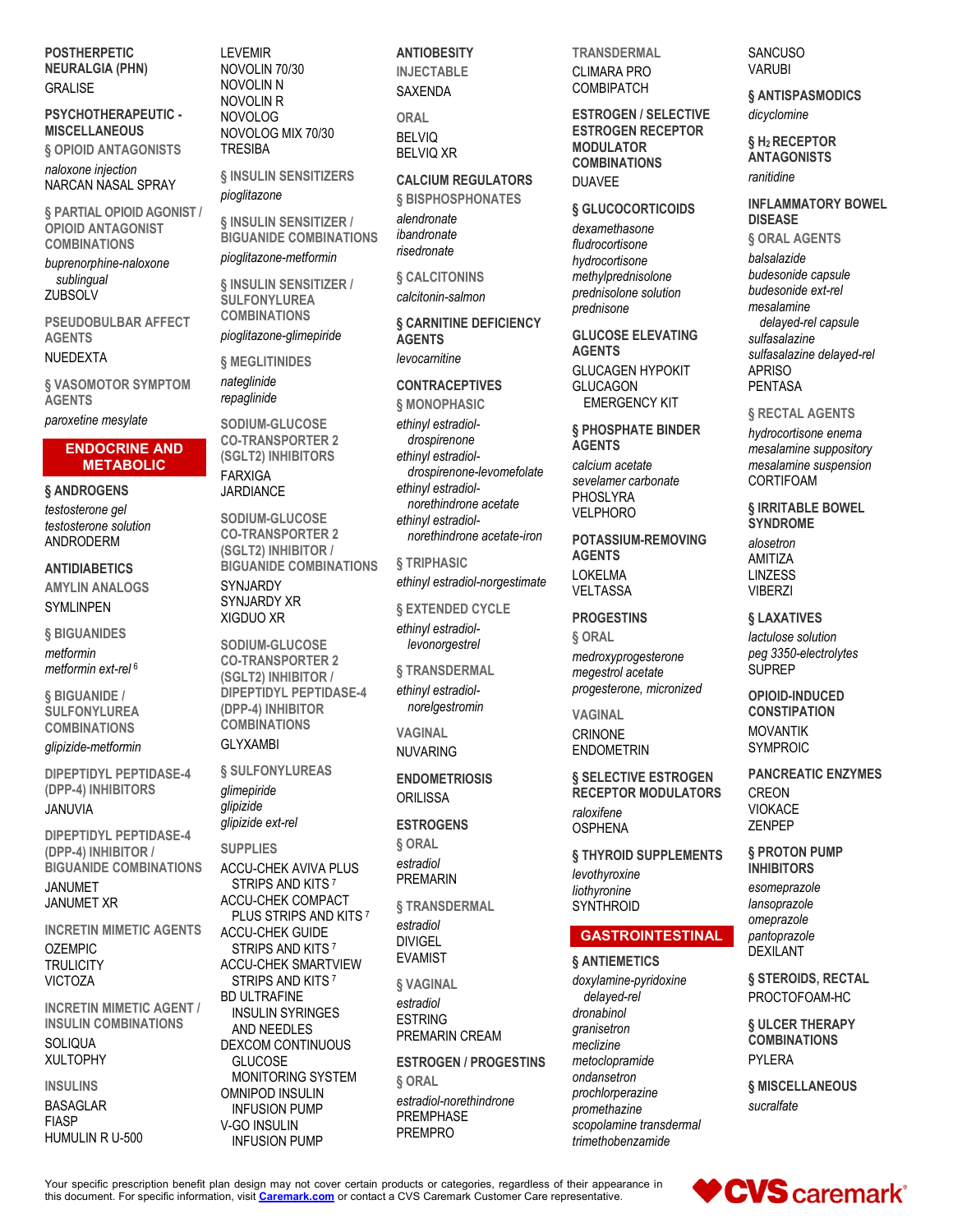#### **GENITOURINARY**

#### **§ BENIGN PROSTATIC HYPERPLASIA**

*alfuzosin ext-rel doxazosin dutasteride dutasteride-tamsulosin finasteride silodosin tamsulosin terazosin*

#### **ERECTILE DYSFUNCTION ALPROSTADIL AGENTS**

MUSE

**§ PHOSPHODIESTERASE INHIBITORS** *sildenafil tadalafil*

#### **§ URINARY ANTISPASMODICS**

*darifenacin ext-rel oxybutynin oxybutynin ext-rel solifenacin tolterodine tolterodine ext-rel trospium trospium ext-rel* **MYRBETRIQ** TOVIAZ

#### **HEMATOLOGIC**

**§ ANTICOAGULANTS** *warfarin*

ELIQUIS XARELTO

**§ PLATELET AGGREGATION INHIBITORS** *clopidogrel dipyridamole ext-rel-aspirin prasugrel* **BRILINTA** 

#### **IMMUNOLOGIC AGENTS**

**ALLERGENIC EXTRACTS** GRASTEK RAGWITEK

#### **NUTRITIONAL / SUPPLEMENTS**

**§ ELECTROLYTES** *potassium chloride liquid*

**VITAMINS AND MINERALS § FOLIC ACID / COMBINATIONS** *folic acid*

**§ PRENATAL VITAMINS** *prenatal vitamins* **CITRANATAL** 

#### **RESPIRATORY**

**§ ANAPHYLAXIS TREATMENT AGENTS** *epinephrine auto-injector* EPIPEN EPIPEN JR

#### **§ ANTICHOLINERGICS**

*ipratropium inhalation solution* INCRUSE ELLIPTA SPIRIVA

**ANTICHOLINERGIC / BETA AGONIST COMBINATIONS § SHORT ACTING**

*ipratropium-albuterol inhalation solution*

**LONG ACTING** ANORO ELLIPTA BEVESPI AEROSPHERE STIOLTO RESPIMAT

**ANTICHOLINERGIC / BETA AGONIST / STEROID INHALANT COMBINATIONS** TRELEGY ELLIPTA

**§ ANTIHISTAMINES, LOW SEDATING** *levocetirizine*

#### **§ ANTITUSSIVES**

*benzonatate (except NDCs^ 69336012615, 69499032915)*

#### **BETA AGONISTS, INHALANTS § SHORT ACTING** *albuterol inhalation solution*

*albuterol sulfate CFC-free aerosol levalbuterol tartrate CFC-free aerosol*

**LONG ACTING Hand-held Active Inhalation SEREVENT** STRIVERDI RESPIMAT

**Nebulized Passive Inhalation** PERFOROMIST

**§ LEUKOTRIENE MODULATORS**

*montelukast zafirlukast zileuton ext-rel* **§ NASAL ANTIHISTAMINES** *azelastine olopatadine*

**§ NASAL STEROIDS / COMBINATIONS** *flunisolide fluticasone mometasone*

DYMISTA **PHOSPHODIESTERASE-4 INHIBITORS** DALIRESP

**STEROID / BETA AGONIST COMBINATIONS**

ADVAIR DISKUS ADVAIR HFA BREO ELLIPTA SYMBICORT

**§ STEROID INHALANTS** *budesonide inhalation suspension* **ARNUITY FILIPTA** FLOVENT DISKUS FLOVENT HFA PULMICORT FLEXHALER QVAR REDIHALER

#### **TOPICAL**

**DERMATOLOGY ACNE § Topical** *adapalene benzoyl peroxide clindamycin gel, solution clindamycin-benzoyl peroxide erythromycin solution erythromycin-benzoyl peroxide tretinoin* EPIDUO TAZORAC

**§ ACTINIC KERATOSIS** *fluorouracil cream 5% fluorouracil solution imiquimod* PICATO TOLAK **ZYCLARA** 

**§ ANTIBIOTICS** *gentamicin mupirocin ointment*

**§ ANTIFUNGALS**

*ciclopirox clotrimazole econazole ketoconazole cream 2% luliconazole nystatin* NAFTIN

#### **§ ANTIPSORIATICS**

*acitretin calcipotriene ointment, solution methoxsalen*

# **§ ANTISEBORRHEICS**

*ketoconazole shampoo 2% selenium sulfide lotion 2.5%*

#### **§ ATOPIC DERMATITIS**

*pimecrolimus tacrolimus*

# **EUCRISA**

**CORTICOSTEROIDS**

**§ Low Potency** *desonide hydrocortisone*

**§ Medium Potency**

*hydrocortisone butyrate mometasone triamcinolone*

**§ High Potency** *desoximetasone fluocinonide* <sup>8</sup>

**§ Very High Potency** *clobetasol cream, foam, gel,* 

*lotion, ointment, shampoo* **§ LOCAL ANESTHETICS** *lidocaine-prilocaine*

**§ ROSACEA**

*azelaic acid gel doxycycline monohydrate delayed-rel capsule metronidazole* FINACEA FOAM SOOLANTRA

**MOUTH / THROAT / DENTAL AGENTS PROTECTANTS** EPISIL

# **OPHTHALMIC**

**§ ANTIALLERGICS** *azelastine cromolyn sodium olopatadine* LASTACAFT PAZEO

#### **§ ANTI-INFECTIVES**

*ciprofloxacin erythromycin gentamicin levofloxacin moxifloxacin ofloxacin sulfacetamide tobramycin* **BESIVANCE** CILOXAN OINTMENT MOXEZA

**§ ANTI-INFECTIVE / ANTI-INFLAMMATORY COMBINATIONS**

*neomycin-polymyxin Bbacitracin-hydrocortisone neomycin-polymyxin Bdexamethasone tobramycin-dexamethasone* TOBRADEX OINTMENT TOBRADEX ST

**ANTI-INFLAMMATORIES**

**§ Nonsteroidal** *bromfenac diclofenac ketorolac* **ACLIVAIL** ILEVRO NEVANAC

**§ Steroidal**

*dexamethasone loteprednol prednisolone acetate 1%* DUREZOL FML FORTE FML S.O.P. MAXIDEX PRED MILD

**BETA-BLOCKERS**

**§ Nonselective** *timolol maleate solution* BETIMOL

**Selective** BETOPTIC S

**§ CARBONIC ANHYDRASE INHIBITORS** *dorzolamide* AZOPT

**§ CARBONIC ANHYDRASE INHIBITOR / BETA-BLOCKER COMBINATIONS** *dorzolamide-timolol*

**CARBONIC ANHYDRASE INHIBITOR / SYMPATHOMIMETIC COMBINATIONS**

**SIMBRINZA** 

**DRY EYE DISEASE RESTASIS** XIIDRA

**§ PROSTAGLANDINS** *latanoprost* LUMIGAN TRAVATAN Z

**RHO KINASE INHIBITORS RHOPRESSA** 

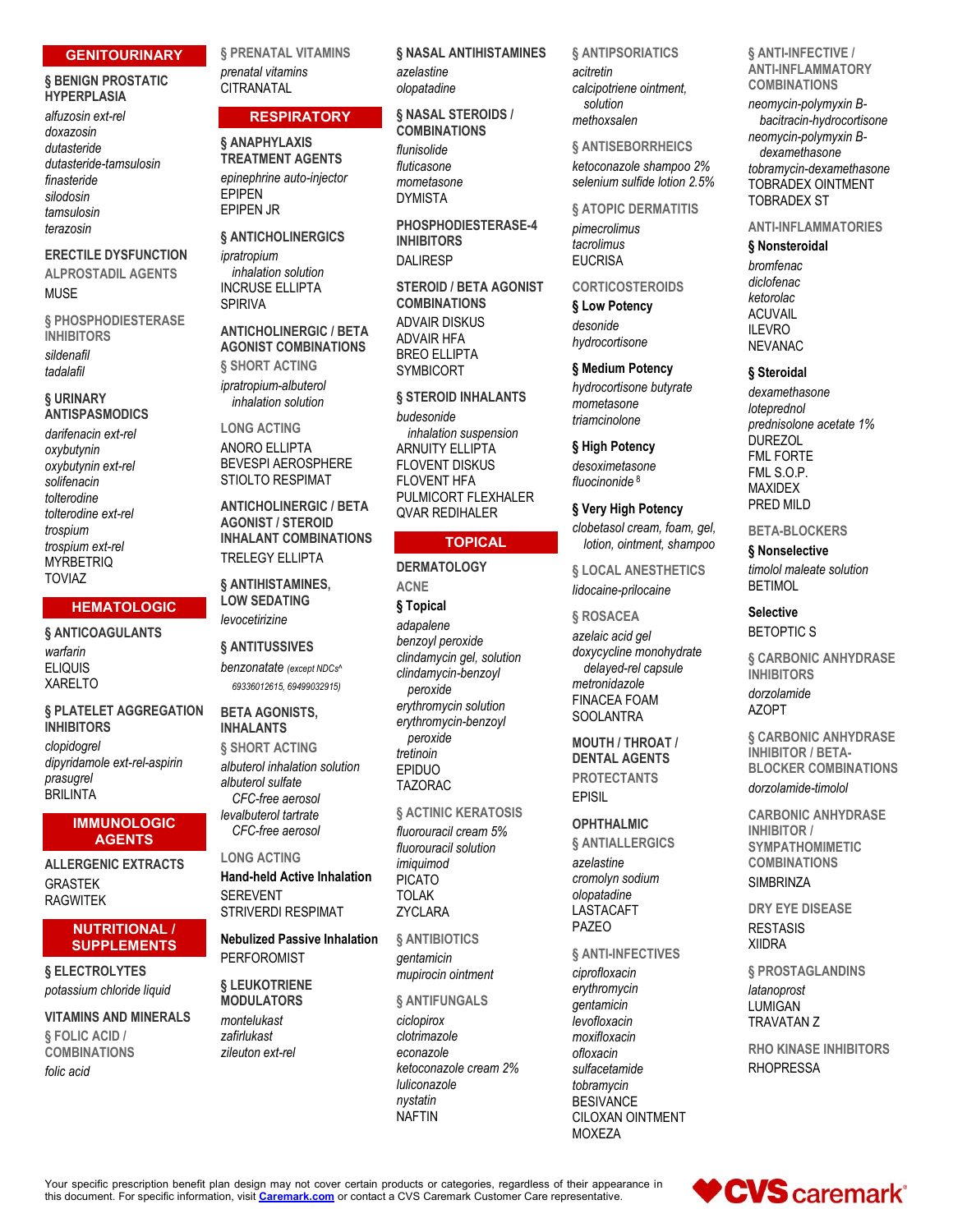**RHO KINASE INHIBITOR / PROSTAGLANDIN COMBINATIONS** ROCKLATAN

**§ SYMPATHOMIMETICS** *brimonidine* ALPHAGAN P

**SYMPATHOMIMETIC / BETA-BLOCKER COMBINATIONS** COMBIGAN

**OTIC § ANTI-INFECTIVE / ANTI-INFLAMMATORY COMBINATIONS** CIPRODEX

# **QUICK REFERENCE DRUG LIST**

# **A**

ABILIFY MAINTENA ACCU-CHEK AVIVA PLUS STRIPS AND KITS 7 ACCU-CHEK COMPACT PLUS STRIPS AND KITS 7 ACCU-CHEK GUIDE STRIPS AND KITS<sup>7</sup> ACCU-CHEK SMARTVIEW STRIPS AND KITS<sup>7</sup> *acitretin* ACUVAIL *acyclovir capsule, tablet adapalene* ADVAIR DISKUS ADVAIR HFA AIMOVIG AJOVY *albuterol inhalation solution albuterol sulfate CFC-free aerosol alendronate alfuzosin ext-rel aliskiren allopurinol alosetron* ALPHAGAN P *alprazolam amantadine amiloride* AMITIZA *amlodipine amlodipine-atorvastatin amlodipine-olmesartan amlodipine-telmisartan amlodipine-valsartan amlodipine-valsartanhydrochlorothiazide amoxicillin amoxicillin-clavulanate amphetaminedextroamphetamine mixed salts amphetaminedextroamphetamine mixed salts ext-rel* † ANDRODERM ANORO ELLIPTA APRISO *aripiprazole* ARISTADA ARISTADA INITIO *armodafinil* ARNUITY ELLIPTA *atenolol atomoxetine atorvastatin azelaic acid gel azelastine*

# *azithromycin* AZOPT

**B**

*balsalazide* BASAGLAR BD ULTRAFINE INSULIN SYRINGES AND NEEDLES BELBUCA BELSOMRA BELVIQ BELVIQ XR *benzonatate (except NDCs^ 69336012615, 69499032915) benzoyl peroxide* BESIVANCE **BETIMOL** BETOPTIC S BEVESPI AEROSPHERE *bicalutamide* BIDIL BREO ELLIPTA BRILINTA *brimonidine bromfenac budesonide capsule budesonide ext-rel budesonide inhalation suspension buprenorphine transdermal buprenorphine-naloxone sublingual bupropion bupropion ext-rel* BYSTOLIC

#### **C**

*calcipotriene ointment, solution calcitonin-salmon calcium acetate candesartan candesartanhydrochlorothiazide carbamazepine carbamazepine ext-rel carbidopa-levodopa carbidopa-levodopa ext-rel carbidopa-levodopaentacapone carvedilol carvedilol phosphate ext-rel cefdinir cefprozil cefuroxime axetil celecoxib cephalexin cholestyramine*

*ciclopirox* CILOXAN OINTMENT CIPRODEX *ciprofloxacin citalopram* CITRANATAL *clarithromycin clarithromycin ext-rel* CLIMARA PRO *clindamycin clindamycin gel, solution clindamycin-benzoyl peroxide clobazam clobetasol cream, foam, gel, lotion, ointment, shampoo clonazepam clopidogrel clotrimazole clozapine codeine-acetaminophen colchicine tablet colesevelam* COMBIGAN **COMBIPATCH CORLANOR CORTIFOAM** CREON CRINONE *cromolyn sodium cyclobenzaprine* <sup>5</sup>

#### **D**

DALIRESP *darifenacin ext-rel desonide desoximetasone desvenlafaxine ext-rel dexamethasone* DEXCOM CONTINUOUS **GLUCOSE** MONITORING SYSTEM DEXILANT *diazepam diazepam rectal gel diclofenac diclofenac sodium diclofenac sodium gel 1% (except NDC^ 69499031866) diclofenac sodium solution diclofenac sodiummisoprostol dicloxacillin dicyclomine* DIFICID *digoxin diltiazem ext-rel* <sup>4</sup> *dipyridamole ext-rel-aspirin* *divalproex sodium divalproex sodium ext-rel* DIVIGEL *donepezil dorzolamide dorzolamide-timolol doxazosin doxycycline hyclate doxycycline monohydrate delayed-rel capsule doxylamine-pyridoxine delayed-rel dronabinol* DUAVEE *duloxetine* DUREZOL *dutasteride dutasteride-tamsulosin* DYMISTA

# **E**

*econazole eletriptan* ELIQUIS EMBEDA **EMGALITY** EMVERM ENDOMETRIN *entacapone* ENTRESTO EPIDUO *epinephrine auto-injector* EPIPEN EPIPEN JR EPISIL *eprosartan ergotamine-caffeine erythromycin erythromycin solution erythromycin-benzoyl peroxide erythromycins escitalopram esomeprazole estradiol estradiol-norethindrone* ESTRING *eszopiclone ethinyl estradioldrospirenone ethinyl estradioldrospirenone-levomefolate ethinyl estradiollevonorgestrel ethinyl estradiolnorelgestromin ethinyl estradiolnorethindrone acetate*

*ethinyl estradiolnorethindrone acetate-iron ethinyl estradiol-norgestimate ethosuximide* **EUCRISA** EVAMIST *ezetimibe ezetimibe-simvastatin*

# **F**

FARXIGA *fenofibrate* <sup>3</sup> *fenofibric acid delayed-rel fentanyl transdermal fentanyl transmucosal lozenge* FIASP FINACEA FOAM *finasteride* FLOVENT DISKUS FLOVENT HFA *fluconazole fludrocortisone flunisolide fluocinonide* <sup>8</sup> *fluorouracil cream 5% fluorouracil solution fluoxetine fluticasone fluvastatin* FML FORTE FML S.O.P. *folic acid fosinopril fosinopril-hydrochlorothiazide furosemide* FYCOMPA

# **G**

*gabapentin galantamine galantamine ext-rel gentamicin glimepiride glipizide glipizide ext-rel glipizide-metformin* GLUCAGEN HYPOKIT **GLUCAGON** EMERGENCY KIT GLYXAMBI GRALISE *granisetron* GRASTEK *guanfacine ext-rel*

#### **H**

HUMULIN R U-500 *hydrochlorothiazide*

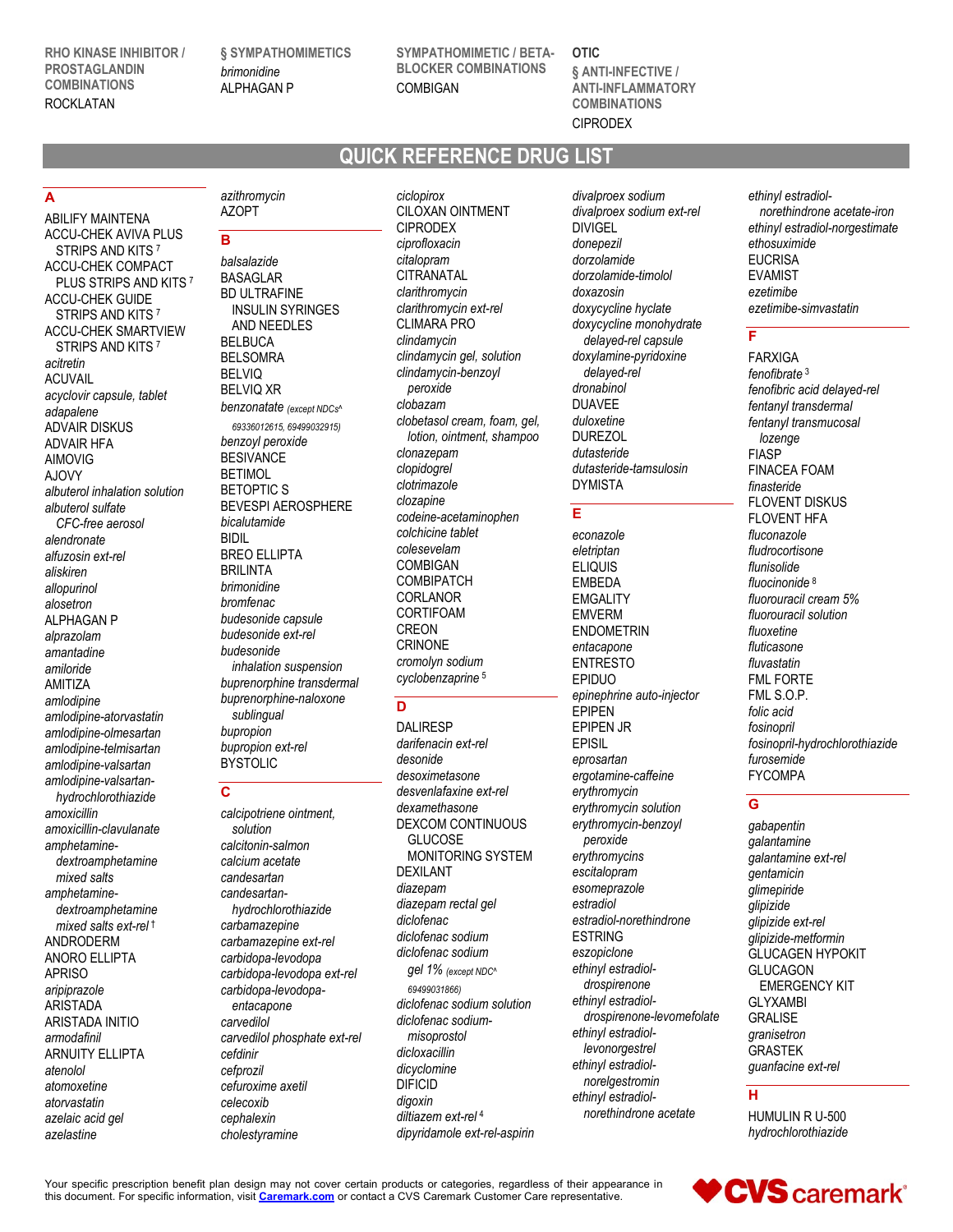*hydrocodone-acetaminophen hydrocortisone hydrocortisone butyrate hydrocortisone enema hydromorphone hydromorphone ext-rel*

#### **I**

*ibandronate ibuprofen* ILEVRO *imiquimod* INCRUSE ELLIPTA *ipratropium inhalation solution ipratropium-albuterol inhalation solution irbesartan irbesartanhydrochlorothiazide itraconazole ivermectin*

#### **J**

JANUMET JANUMET XR JANUVIA **JARDIANCE** 

# **K**

*ketoconazole cream 2% ketoconazole shampoo 2% ketorolac*

#### **L**

*lactulose solution lamotrigine lamotrigine ext-rel lansoprazole* LASTACAFT *latanoprost* LATUDA *levalbuterol tartrate CFC-free aerosol* LEVEMIR *levetiracetam levetiracetam ext-rel levocarnitine levocetirizine levofloxacin levothyroxine lidocaine-prilocaine linezolid* LINZESS *liothyronine lisinopril lisinopril-hydrochlorothiazide* LOKELMA *lorazepam losartan losartan-hydrochlorothiazide loteprednol lovastatin luliconazole* LUMIGAN

#### **M** MAXIDEX

*meclizine medroxyprogesterone megestrol acetate meloxicam memantine mesalamine delayed-rel capsule mesalamine suppository mesalamine suspension metformin metformin ext-rel* <sup>6</sup> *methadone methoxsalen methylphenidate methylphenidate ext-rel* † *methylprednisolone metoclopramide metolazone metoprolol succinate ext-rel metoprolol tartrate metronidazole minocycline mirtazapine mometasone montelukast morphine morphine ext-rel morphine suppository* MOVANTIK MOXEZA *moxifloxacin* MULTAQ *mupirocin ointment* MUSE MYDAYIS **MYRBETRIQ** 

#### **N**

*nadolol* NAFTIN *naloxone injection* **NAMZARIC** *naproxen* <sup>2</sup> *naratriptan* NARCAN NASAL SPRAY *nateglinide neomycin-polymyxin Bbacitracin-hydrocortisone neomycin-polymyxin Bdexamethasone* NEUPRO NEVANAC *niacin ext-rel nifedipine ext-rel nitrofurantoin nitroglycerin lingual spray nitroglycerin sublingual* NOVOLIN 70/30 NOVOLIN N NOVOLIN R NOVOLOG NOVOLOG MIX 70/30 NUCYNTA NUCYNTA ER NUEDEXTA

NUVARING *nystatin*

# **O**

*ofloxacin olanzapine olmesartan olmesartan-amlodipinehydrochlorothiazide olmesartanhydrochlorothiazide olopatadine omega-3 acid ethyl esters omeprazole* OMNIPOD INSULIN INFUSION PUMP *ondansetron* ONZETRA XSAIL **ORILISSA** *oseltamivir* **OSPHENA** *oxazepam oxcarbazepine* OXTELLAR XR *oxybutynin oxybutynin ext-rel oxycodone oxycodone-acetaminophen* OZEMPIC

#### **P**

*pantoprazole paroxetine HCl paroxetine HCl ext-rel paroxetine mesylate* PAZEO *peg 3350-electrolytes penicillin VK* **PENTASA** PERFOROMIST *phenobarbital phenytoin phenytoin sodium extended* **PHOSLYRA** PICATO *pimecrolimus pindolol pioglitazone pioglitazone-glimepiride pioglitazone-metformin potassium chloride liquid pramipexole pramipexole ext-rel prasugrel pravastatin* PRED MILD *prednisolone acetate 1% prednisolone solution prednisone pregabalin* PREMARIN PREMARIN CREAM PREMPHASE PREMPRO *prenatal vitamins primidone probenecid prochlorperazine*

PROCTOFOAM-HC *progesterone, micronized promethazine propranolol propranolol ext-rel* PULMICORT FLEXHALER PYLERA

# **Q**

*quetiapine quetiapine ext-rel quinapril quinapril-hydrochlorothiazide* QVAR REDIHALER

#### **R**

RAGWITEK *raloxifene ramelteon ramipril ranitidine ranolazine ext-rel rasagiline* RELENZA *repaglinide* RESTASIS RHOPRESSA *risedronate risperidone rivastigmine rivastigmine transdermal rizatriptan* ROCKLATAN *ropinirole ropinirole ext-rel rosuvastatin*

# **S**

**SANCUSO** SAXENDA *scopolamine transdermal selegiline selenium sulfide lotion 2.5%* SEREVENT *sertraline sevelamer carbonate sildenafil* SILENOR *silodosin* **SIMBRINZA** *simvastatin solifenacin* **SOLIQUA SOOLANTRA** *sotalol* SPIRIVA *spironolactonehydrochlorothiazide* STIOLTO RESPIMAT STRIVERDI RESPIMAT **SUBSYS** *sucralfate sulfacetamide sulfamethoxazoletrimethoprim sulfasalazine sulfasalazine delayed-rel sumatriptan*

SUNOSI SUPRAX SUPREP SYMBICORT SYMLINPEN SYMPROIC SYNJARDY SYNJARDY XR **SYNTHROID** 

# **T**

*tacrolimus tadalafil tamsulosin* TAZORAC TEKTURNA HCT *telmisartan telmisartanhydrochlorothiazide terazosin terbinafine tablet testosterone gel testosterone solution tetracycline tiagabine timolol maleate solution* TOBRADEX OINTMENT TOBRADEX ST *tobramycin tobramycin-dexamethasone* TOLAK *tolterodine tolterodine ext-rel topiramate torsemide* TOVIAZ *tramadol tramadol ext-rel* TRAVATAN Z *trazodone* TRELEGY ELLIPTA **TRESIBA** *tretinoin* TREXIMET *triamcinolone triamterene triamterenehydrochlorothiazide trimethobenzamide* **TRINTELLIX** TROKENDI XR *trospium trospium ext-rel* **TRULICITY** 

#### **U**

ULORIC

# **V**

*valacyclovir valganciclovir valproic acid valsartan valsartan-hydrochlorothiazide vancomycin capsule* VARUBI VASCEPA VELPHORO

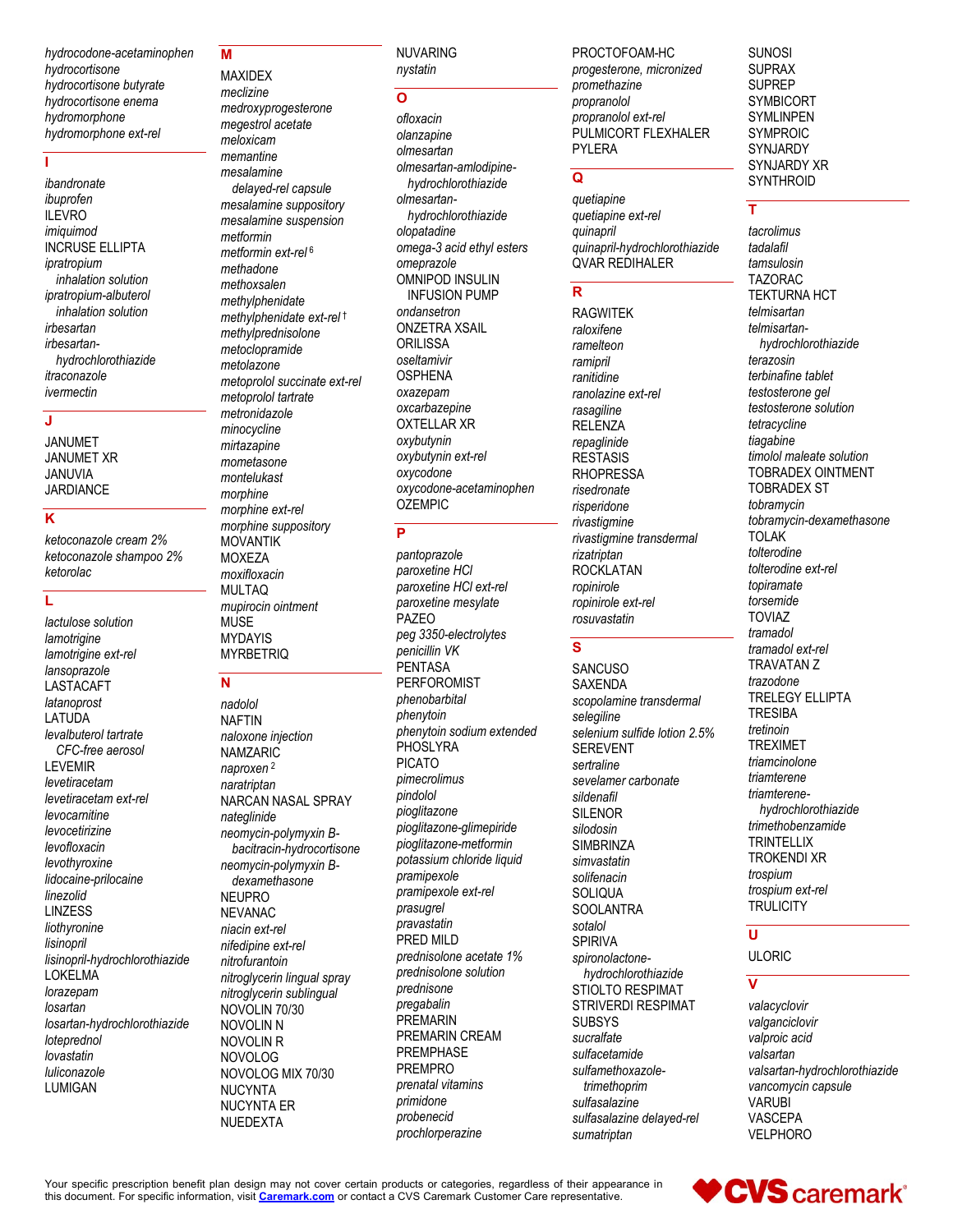VELTASSA *venlafaxine venlafaxine ext-rel capsule verapamil ext-rel* V-GO INSULIN INFUSION PUMP VIBERZI VICTOZA VIIBRYD

VIMPAT VIOKACE VISTOGARD VRAYLAR VYVANSE

*warfarin*

**W**

# **X** XARELTO XIGDUO XR XIIDRA

XIFAXAN 550 MG XTAMPZA ER XULTOPHY

# **Z**

*zafirlukast* ZEMBRACE SYMTOUCH ZENPEP *zileuton ext-rel ziprasidone zolmitriptan zolpidem*

*zolpidem ext-rel zolpidem sublingual* ZOMIG NASAL SPRAY *zonisamide* ZUBSOLV ZYCLARA

| <b>PREFERRED OPTIONS LIST</b>                          |                                                                                                                                                                                                     |                                                      |                                                                                                                                                                                                 |
|--------------------------------------------------------|-----------------------------------------------------------------------------------------------------------------------------------------------------------------------------------------------------|------------------------------------------------------|-------------------------------------------------------------------------------------------------------------------------------------------------------------------------------------------------|
| <b>DRUG NAME(S)</b>                                    | <b>PREFERRED OPTION(S)*</b>                                                                                                                                                                         | <b>DRUG NAME(S)</b>                                  | <b>PREFERRED OPTION(S)*</b>                                                                                                                                                                     |
| ABILIFY                                                | aripiprazole, clozapine, olanzapine,<br>quetiapine, quetiapine ext-rel, risperidone,<br>ziprasidone, LATUDA, VRAYLAR                                                                                | ASCENSIA STRIPS AND KITS 10                          | ACCU-CHEK AVIVA PLUS STRIPS AND KITS 7,<br>ACCU-CHEK COMPACT PLUS STRIPS AND KITS?<br>ACCU-CHEK GUIDE STRIPS AND KITS 7,<br>ACCU-CHEK SMARTVIEW STRIPS AND KITS 7                               |
| <b>ACANYA</b>                                          | adapalene, benzoyl peroxide, clindamycin gel,<br>clindamycin solution, clindamycin-<br>benzoyl peroxide, erythromycin solution,<br>erythromycin-benzoyl peroxide, tretinoin,<br>EPIDUO, TAZORAC     | ASMANEX, ASMANEX HFA                                 | ARNUITY ELLIPTA, FLOVENT DISKUS,<br>FLOVENT HFA, PULMICORT FLEXHALER,<br><b>QVAR REDIHALER</b>                                                                                                  |
| ACIPHEX, ACIPHEX SPRINKLE                              | esomeprazole, lansoprazole, omeprazole,<br>pantoprazole, DEXILANT                                                                                                                                   | ATACAND, ATACAND HCT                                 | candesartan, candesartan-hydrochlorothiazide,<br>eprosartan, irbesartan,<br>irbesartan-hydrochlorothiazide, losartan,                                                                           |
| <b>ACTICLATE</b>                                       | doxycycline hyclate, minocycline, tetracycline                                                                                                                                                      |                                                      | losartan-hydrochlorothiazide, olmesartan,<br>olmesartan-hydrochlorothiazide, telmisartan,                                                                                                       |
| Activite                                               | folic acid                                                                                                                                                                                          |                                                      | telmisartan-hydrochlorothiazide, valsartan,<br>valsartan-hydrochlorothiazide                                                                                                                    |
| <b>ACTOS</b>                                           | pioglitazone                                                                                                                                                                                        | <b>ATOPADERM</b>                                     | desonide, hydrocortisone                                                                                                                                                                        |
| acyclovir cream                                        | acyclovir capsule, acyclovir tablet, valacyclovir                                                                                                                                                   | <b>ATROVENT HFA</b>                                  | ipratropium inhalation solution.                                                                                                                                                                |
| ALCORTIN A                                             | desonide, hydrocortisone                                                                                                                                                                            |                                                      | <b>INCRUSE ELLIPTA, SPIRIVA</b>                                                                                                                                                                 |
| Alevicyn solution, ALEVICYN GEL,<br><b>ALEVICYN SG</b> | desonide, hydrocortisone                                                                                                                                                                            | <b>AVENOVA</b>                                       | Consult doctor                                                                                                                                                                                  |
| ALLISON MEDICAL INSULIN SYRINGES 9                     | BD ULTRAFINE INSULIN SYRINGES                                                                                                                                                                       | <b>AZELEX</b>                                        | adapalene, benzoyl peroxide, clindamycin gel,<br>clindamycin solution, clindamycin-                                                                                                             |
| <b>ALORA</b>                                           | estradiol, DIVIGEL, EVAMIST                                                                                                                                                                         |                                                      | benzoyl peroxide, erythromycin solution,<br>erythromycin-benzoyl peroxide, tretinoin,                                                                                                           |
| <b>ALREX</b>                                           | azelastine, cromolyn sodium, olopatadine,                                                                                                                                                           |                                                      | EPIDUO, TAZORAC                                                                                                                                                                                 |
|                                                        | LASTACAFT, PAZEO                                                                                                                                                                                    | <b>BEAU RX</b>                                       | Consult doctor                                                                                                                                                                                  |
| <b>ALTOPREV</b>                                        | atorvastatin, ezetimibe-simvastatin, fluvastatin,<br>lovastatin, pravastatin, rosuvastatin,<br>simvastatin                                                                                          | <b>BECONASE AQ</b>                                   | flunisolide, fluticasone, mometasone,<br><b>DYMISTA</b>                                                                                                                                         |
| <b>ALVESCO</b>                                         | ARNUITY ELLIPTA, FLOVENT DISKUS,<br>FLOVENT HFA, PULMICORT FLEXHALER,<br><b>QVAR REDIHALER</b>                                                                                                      | <b>BENICAR, BENICAR HCT</b>                          | candesartan, candesartan-hydrochlorothiazide,<br>eprosartan, irbesartan,<br>irbesartan-hydrochlorothiazide, losartan,<br>losartan-hydrochlorothiazide, olmesartan,                              |
| AMRIX                                                  | cyclobenzaprine<br>(except cyclobenzaprine tablet 7.5 mg)                                                                                                                                           |                                                      | olmesartan-hydrochlorothiazide, telmisartan,<br>telmisartan-hydrochlorothiazide, valsartan,<br>valsartan-hydrochlorothiazide                                                                    |
| ANDROGEL 1%                                            | testosterone gel, testosterone solution,<br>ANDRODERM                                                                                                                                               | <b>BENSAL HP</b>                                     | desonide, hydrocortisone                                                                                                                                                                        |
| ANGELIQ                                                | estradiol-norethindrone, PREMPHASE,<br><b>PREMPRO</b>                                                                                                                                               | <b>BENZAC AC</b>                                     | adapalene, benzoyl peroxide, clindamycin gel,<br>clindamycin solution, clindamycin-                                                                                                             |
| ANTARA                                                 | fenofibrate (except fenofibrate tablet 120 mg),<br>fenofibric acid delayed-rel                                                                                                                      |                                                      | benzoyl peroxide, erythromycin solution,<br>erythromycin-benzoyl peroxide, tretinoin,<br>EPIDUO, TAZORAC                                                                                        |
| <b>APEXICON E</b>                                      | desoximetasone, fluocinonide<br>(except fluocinonide cream 0.1%)                                                                                                                                    | <b>BENZACLIN</b>                                     | adapalene, benzoyl peroxide, clindamycin gel,<br>clindamycin solution, clindamycin-                                                                                                             |
| <b>APIDRA</b>                                          | <b>FIASP. NOVOLOG</b>                                                                                                                                                                               |                                                      | benzoyl peroxide, erythromycin solution,<br>erythromycin-benzoyl peroxide, tretinoin,                                                                                                           |
| <b>ARMOUR THYROID</b>                                  | levothyroxine, liothyronine, SYNTHROID                                                                                                                                                              |                                                      | EPIDUO, TAZORAC                                                                                                                                                                                 |
| ARTHROTEC                                              | celecoxib; diclofenac sodium, ibuprofen,<br>meloxicam or naproxen (except naproxen CR<br>or naproxen suspension) WITH esomeprazole,<br>lansoprazole, omeprazole, pantoprazole or<br><b>DEXILANT</b> | <b>BENZIQ</b>                                        | adapalene, benzoyl peroxide, clindamycin gel,<br>clindamycin solution, clindamycin-<br>benzoyl peroxide, erythromycin solution,<br>erythromycin-benzoyl peroxide, tretinoin,<br>EPIDUO, TAZORAC |
| ASACOL HD                                              | balsalazide, mesalamine delayed-rel capsule,<br>sulfasalazine, sulfasalazine delayed-rel,<br>APRISO, PENTASA                                                                                        | benzonatate<br>(NDCs^ 69336012615, 69499032915 only) | benzonatate<br>(except NDCs^ 69336012615, 69499032915)                                                                                                                                          |
|                                                        |                                                                                                                                                                                                     | BETAPACE, BETAPACE AF                                | sotalol                                                                                                                                                                                         |

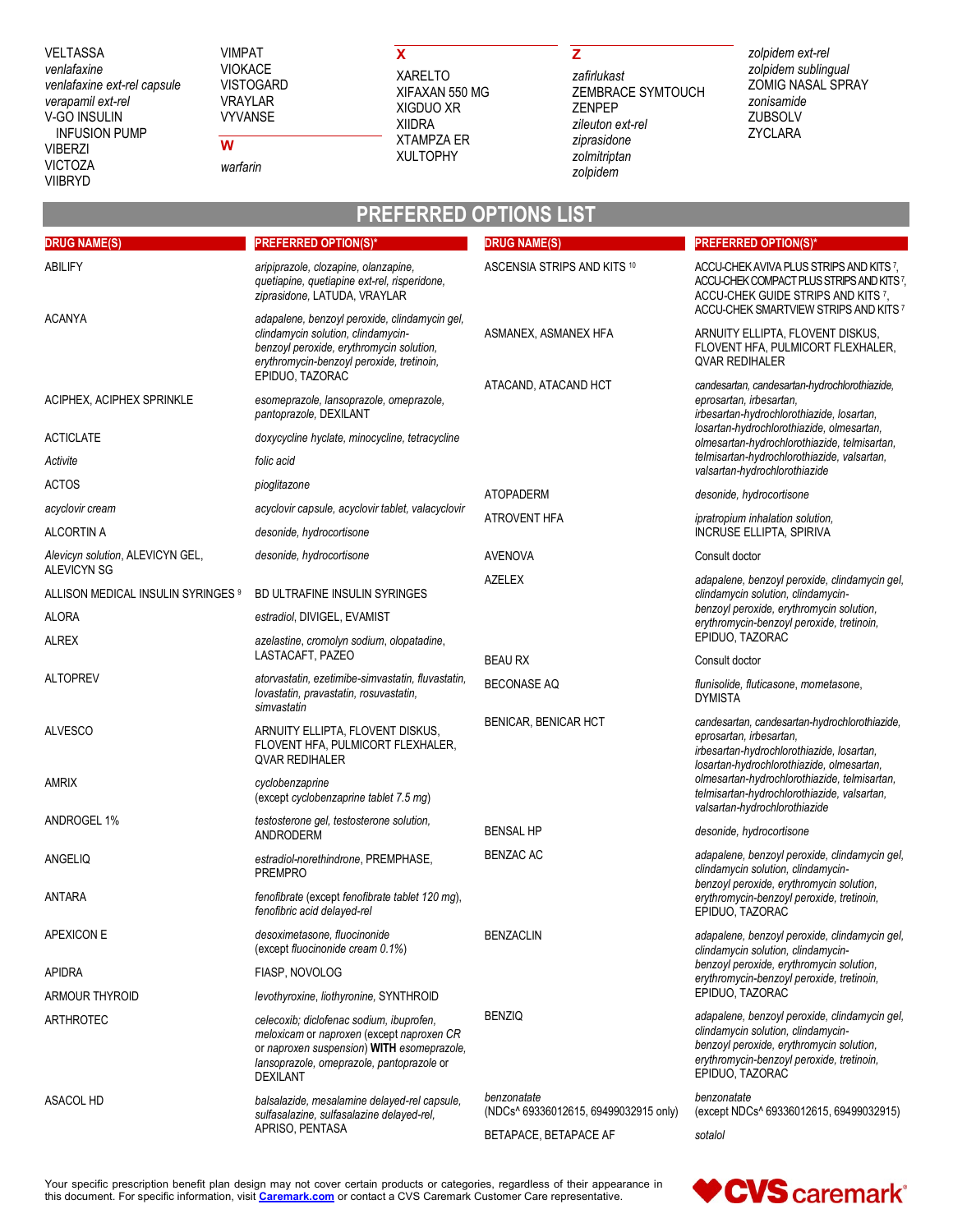| <b>DRUG NAME(S)</b>                                      | <b>PREFERRED OPTION(S)*</b>                                                                                                                                        | <b>DRUG NAME(S)</b>                     | <b>PREFERRED OPTION(S)*</b>                                                                                                                                                                                            |
|----------------------------------------------------------|--------------------------------------------------------------------------------------------------------------------------------------------------------------------|-----------------------------------------|------------------------------------------------------------------------------------------------------------------------------------------------------------------------------------------------------------------------|
| <b>BEYAZ</b>                                             | ethinyl estradiol-drospirenone,<br>ethinyl estradiol-drospirenone-levomefolate,                                                                                    | <b>CORDRAN OINTMENT</b>                 | hydrocortisone butyrate, mometasone,<br>triamcinolone                                                                                                                                                                  |
|                                                          | ethinyl estradiol-norethindrone acetate,<br>ethinyl estradiol-norethindrone acetate-iron                                                                           | <b>COUMADIN</b>                         | warfarin                                                                                                                                                                                                               |
| BREEZE 2 STRIPS AND KITS 10                              | ACCU-CHEK AVIVA PLUS STRIPS AND KITS 7.<br>ACCU-CHEK COMPACT PLUS STRIPS AND KITS 7,<br>ACCU-CHEK GUIDE STRIPS AND KITS 7                                          | <b>CRESTOR</b>                          | atorvastatin, ezetimibe-simvastatin, fluvastatin,<br>lovastatin, pravastatin, rosuvastatin,<br>simvastatin                                                                                                             |
| butalbital-acetaminophen                                 | ACCU-CHEK SMARTVIEW STRIPS AND KITS 7<br>diclofenac sodium, ibuprofen,                                                                                             | cyclobenzaprine tablet 7.5 mg           | cyclobenzaprine<br>(except cyclobenzaprine tablet 7.5 mg)                                                                                                                                                              |
| (NDC^ 69499034230 only)                                  | naproxen (except naproxen CR or<br>naproxen suspension)                                                                                                            | <b>CYMBALTA</b>                         | desvenlafaxine ext-rel, duloxetine, venlafaxine,<br>venlafaxine ext-rel capsule                                                                                                                                        |
| butalbital-acetaminophen-caffeine capsule                | diclofenac sodium, ibuprofen,<br>naproxen (except naproxen CR or<br>naproxen suspension)                                                                           | <b>DELZICOL</b>                         | balsalazide, mesalamine delayed-rel capsule,<br>sulfasalazine, sulfasalazine delayed-rel,<br>APRISO, PENTASA                                                                                                           |
| <b>BUTRANS</b>                                           | buprenorphine transdermal, BELBUCA                                                                                                                                 | <b>DETROL LA</b>                        | darifenacin ext-rel, oxybutynin ext-rel,                                                                                                                                                                               |
| <b>BYDUREON</b>                                          | OZEMPIC, TRULICITY, VICTOZA                                                                                                                                        |                                         | solifenacin, tolterodine, tolterodine ext-rel,<br>trospium, trospium ext-rel, MYRBETRIQ,                                                                                                                               |
| <b>BYETTA</b>                                            | OZEMPIC, TRULICITY, VICTOZA                                                                                                                                        |                                         | <b>TOVIAZ</b>                                                                                                                                                                                                          |
| <b>CAFERGOT</b>                                          | eletriptan, ergotamine-caffeine, naratriptan,<br>rizatriptan, sumatriptan, zolmitriptan,                                                                           | dexchlorpheniramine                     | levocetirizine                                                                                                                                                                                                         |
|                                                          | ONZETRA XSAIL, ZEMBRACE SYMTOUCH,                                                                                                                                  | Dexifol                                 | folic acid                                                                                                                                                                                                             |
|                                                          | ZOMIG NASAL SPRAY                                                                                                                                                  | Dexpak                                  | dexamethasone, hydrocortisone,<br>methylprednisolone, prednisolone solution,                                                                                                                                           |
| calcipotriene cream                                      | calcipotriene ointment, calcipotriene solution                                                                                                                     |                                         | prednisone                                                                                                                                                                                                             |
| calcitriol ointment                                      | calcipotriene ointment, calcipotriene solution                                                                                                                     | diclofenac sodium gel 1%                | diclofenac sodium, diclofenac sodium gel 1%<br>(except NDC^ 69499031866),<br>diclofenac sodium solution, ibuprofen,<br>meloxicam, naproxen (except naproxen CR or                                                      |
| <b>CAMBIA</b>                                            | diclofenac sodium, ibuprofen, meloxicam,<br>naproxen (except naproxen CR or<br>naproxen suspension)                                                                | (NDC^ 69499031866 only)                 |                                                                                                                                                                                                                        |
| CARAC                                                    | fluorouracil cream 5%, fluorouracil solution,<br>imiquimod, PICATO, TOLAK, ZYCLARA                                                                                 | Diclofex DC (NDC^ 51021037201 only)     | naproxen suspension)<br>diclofenac sodium, diclofenac sodium gel 1%                                                                                                                                                    |
| CARAFATE                                                 | sucralfate                                                                                                                                                         |                                         | (except NDC^ 69499031866),<br>diclofenac sodium solution, ibuprofen,<br>meloxicam, naproxen (except naproxen CR or<br>naproxen suspension)                                                                             |
| CARBINOXAMINE TABLET 6 MG                                | levocetirizine                                                                                                                                                     |                                         |                                                                                                                                                                                                                        |
| CARDIZEM, CARDIZEM CD,<br>CARDIZEM LA (and its generics) | diltiazem ext-rel<br>(except generic CARDIZEM LA)                                                                                                                  | Diclosaicin                             | diclofenac sodium, diclofenac sodium gel 1%<br>(except NDC^ 69499031866),                                                                                                                                              |
| CARNITOR, CARNITOR SF                                    | levocarnitine                                                                                                                                                      |                                         | diclofenac sodium solution, ibuprofen,                                                                                                                                                                                 |
| chlordiazepoxide-clidinium<br>(NDC^42494040901 only)     | dicyclomine                                                                                                                                                        |                                         | meloxicam, naproxen (except naproxen CR or<br>naproxen suspension)                                                                                                                                                     |
| CHLORZOXAZONE 250 MG                                     | cyclobenzaprine<br>(except cyclobenzaprine tablet 7.5 mg)                                                                                                          | diflorasone cream, diflorasone ointment | desoximetasone, fluocinonide (except<br>fluocinonide cream 0.1%)                                                                                                                                                       |
| <b>CIALIS</b>                                            | sildenafil, tadalafil                                                                                                                                              | dihydroergotamine spray                 | eletriptan, ergotamine-caffeine, naratriptan,<br>rizatriptan, sumatriptan, zolmitriptan,                                                                                                                               |
| <b>CICATRACE</b>                                         | Consult doctor                                                                                                                                                     |                                         | ONZETRA XSAIL, ZEMBRACE SYMTOUCH,                                                                                                                                                                                      |
| <b>CLINDAGEL</b>                                         | erythromycin solution                                                                                                                                              |                                         | <b>ZOMIG NASAL SPRAY</b>                                                                                                                                                                                               |
| clobetasol spray                                         | clobetasol foam                                                                                                                                                    | DIOVAN, DIOVAN HCT                      | candesartan, candesartan-hydrochlorothiazide,<br>eprosartan, irbesartan,                                                                                                                                               |
| <b>CLOBEX SPRAY</b>                                      | clobetasol foam                                                                                                                                                    |                                         | irbesartan-hydrochlorothiazide, losartan,<br>losartan-hydrochlorothiazide, olmesartan,<br>olmesartan-hydrochlorothiazide, telmisartan,<br>telmisartan-hydrochlorothiazide, valsartan,<br>valsartan-hydrochlorothiazide |
| COLAZAL                                                  | balsalazide                                                                                                                                                        |                                         |                                                                                                                                                                                                                        |
| <b>COLCRYS</b>                                           | colchicine tablet                                                                                                                                                  |                                         |                                                                                                                                                                                                                        |
| <b>COMBIVENT RESPIMAT</b>                                | ipratropium-albuterol inhalation solution,                                                                                                                         |                                         |                                                                                                                                                                                                                        |
|                                                          | ANORO ELLIPTA, BEVESPI AEROSPHERE,<br><b>STIOLTO RESPIMAT</b>                                                                                                      | <b>DORAL</b>                            | eszopiclone, ramelteon, zolpidem,<br>zolpidem ext-rel, zolpidem sublingual,<br><b>BELSOMRA, SILENOR</b>                                                                                                                |
| CONTOUR NEXT STRIPS AND KITS 10                          | ACCU-CHEK AVIVA PLUS STRIPS AND KITS 7,<br>ACCU-CHEK COMPACT PLUS STRIPS AND KITS7,<br>ACCU-CHEK GUIDE STRIPS AND KITS 7,<br>ACCU-CHEK SMARTVIEW STRIPS AND KITS 7 | DORYX, DORYX MPC                        | doxycycline hyclate, minocycline, tetracycline                                                                                                                                                                         |
|                                                          |                                                                                                                                                                    | doxepin cream                           | desonide, hydrocortisone, pimecrolimus,<br>tacrolimus, EUCRISA                                                                                                                                                         |
| CONTOUR STRIPS AND KITS 10                               | ACCU-CHEK AVIVA PLUS STRIPS AND KITS 7,<br>ACCU-CHEK COMPACT PLUS STRIPS AND KITS?,                                                                                | <b>DULERA</b>                           | ADVAIR DISKUS, ADVAIR HFA,<br><b>BREO ELLIPTA, SYMBICORT</b>                                                                                                                                                           |
|                                                          | ACCU-CHEK GUIDE STRIPS AND KITS 7,<br>ACCU-CHEK SMARTVIEW STRIPS AND KITS 7                                                                                        | <b>DUTOPROL</b>                         | metoprolol succinate ext-rel WITH<br>hydrochlorothiazide                                                                                                                                                               |
| <b>CONTRAVE</b>                                          | BELVIQ, BELVIQ XR, SAXENDA                                                                                                                                         | <b>DYRENIUM</b>                         | amiloride, triamterene                                                                                                                                                                                                 |

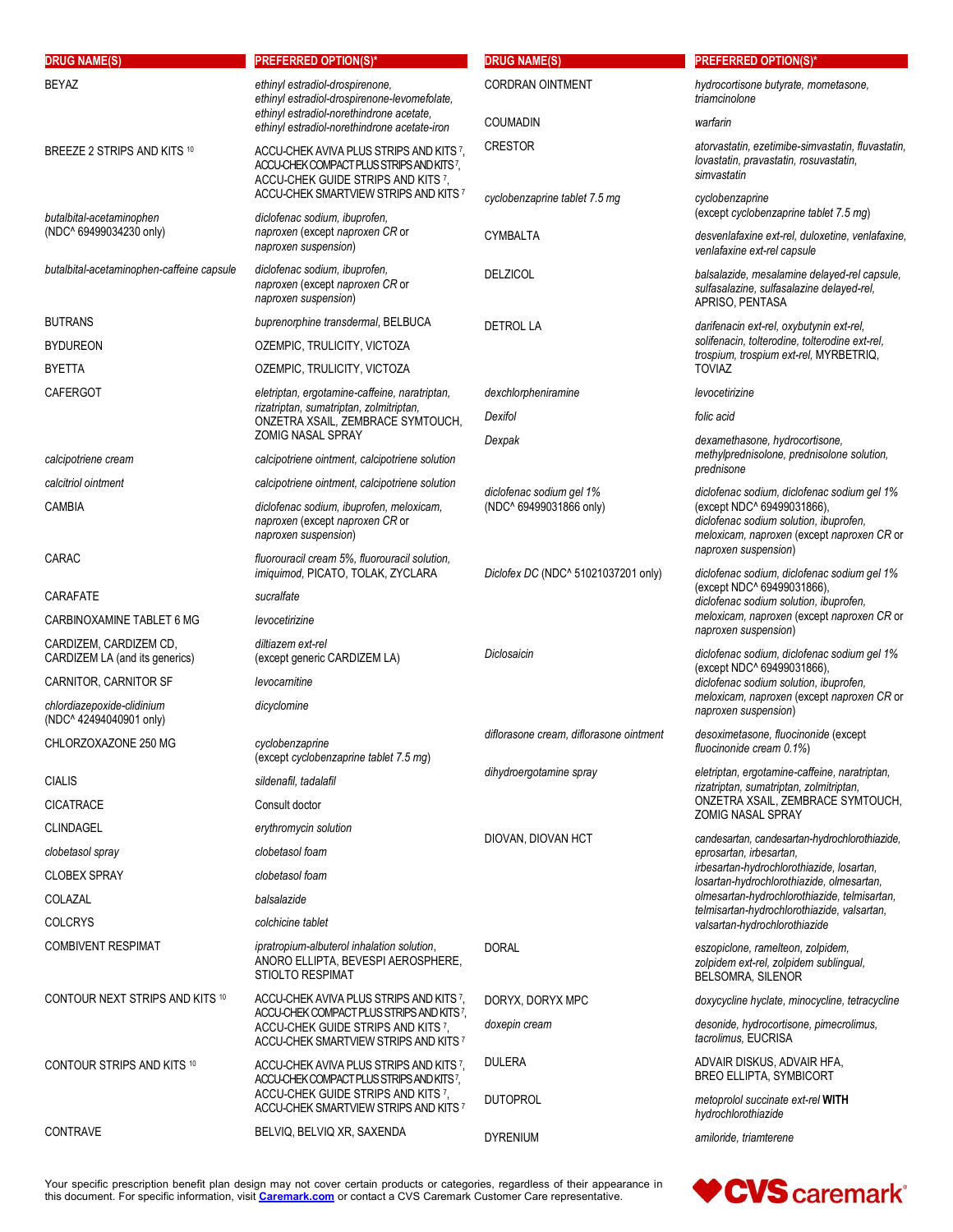| <b>DRUG NAME(S)</b>                           | <b>PREFERRED OPTION(S)*</b>                                                                                                                                                                                        | <b>DRUG NAME(S)</b>                                                   | <b>PREFERRED OPTION(S)*</b>                                                                                                                                                                                               |
|-----------------------------------------------|--------------------------------------------------------------------------------------------------------------------------------------------------------------------------------------------------------------------|-----------------------------------------------------------------------|---------------------------------------------------------------------------------------------------------------------------------------------------------------------------------------------------------------------------|
| EDARBI, EDARBYCLOR                            | candesartan, candesartan-hydrochlorothiazide,<br>eprosartan, irbesartan,<br>irbesartan-hydrochlorothiazide, losartan,<br>losartan-hydrochlorothiazide, olmesartan,<br>olmesartan-hydrochlorothiazide, telmisartan, | fluorouracil cream 0.5%                                               | fluorouracil cream 5%, fluorouracil solution,<br>imiquimod, PICATO, TOLAK, ZYCLARA                                                                                                                                        |
|                                               |                                                                                                                                                                                                                    | flurandrenolide ointment                                              | hydrocortisone butyrate, mometasone,<br>triamcinolone                                                                                                                                                                     |
|                                               | telmisartan-hydrochlorothiazide, valsartan,<br>valsartan-hydrochlorothiazide                                                                                                                                       | <b>FML LIQUIFILM</b>                                                  | dexamethasone, loteprednol,<br>prednisolone acetate 1%, DUREZOL,<br>FML FORTE, FML S.O.P., MAXIDEX,<br>folic acid<br>folic acid<br>folic acid<br>metformin, metformin ext-rel<br>testosterone gel, testosterone solution, |
| <b>EDLUAR</b>                                 | eszopiclone, ramelteon, zolpidem,<br>zolpidem ext-rel, zolpidem sublingual,<br><b>BELSOMRA, SILENOR</b>                                                                                                            | <b>FOLIC-K</b>                                                        | PRED MILD                                                                                                                                                                                                                 |
| E.E.S. GRANULES                               | erythromycins                                                                                                                                                                                                      | <b>FOLIKA-D</b>                                                       |                                                                                                                                                                                                                           |
| EFFEXOR XR                                    | desvenlafaxine ext-rel, duloxetine, venlafaxine,                                                                                                                                                                   | Folvite-D                                                             |                                                                                                                                                                                                                           |
|                                               | venlafaxine ext-rel capsule                                                                                                                                                                                        | FORTAMET (and its generic)                                            |                                                                                                                                                                                                                           |
| ENABLEX                                       | darifenacin ext-rel, oxybutynin ext-rel,<br>solifenacin, tolterodine, tolterodine ext-rel,<br>trospium, trospium ext-rel, MYRBETRIQ,                                                                               | <b>FORTESTA</b>                                                       | (except generic FORTAMET or GLUMETZA)                                                                                                                                                                                     |
|                                               | <b>TOVIAZ</b>                                                                                                                                                                                                      |                                                                       | <b>ANDRODERM</b>                                                                                                                                                                                                          |
| <b>ENLITE CONTINUOUS</b>                      | <b>DEXCOM CONTINUOUS</b>                                                                                                                                                                                           | <b>FOSAMAX PLUS D</b>                                                 | alendronate, ibandronate, risedronate                                                                                                                                                                                     |
| <b>GLUCOSE MONITORING SYSTEM</b><br>ENTERAGAM | <b>GLUCOSE MONITORING SYSTEM</b><br>alosetron, VIBERZI, XIFAXAN 550 MG                                                                                                                                             | <b>FOSRENOL</b>                                                       | calcium acetate, sevelamer carbonate,<br>PHOSLYRA, VELPHORO                                                                                                                                                               |
| <b>EPICERAM</b>                               | desonide, hydrocortisone                                                                                                                                                                                           | FOSTEUM, FOSTEUM PLUS                                                 | alendronate, ibandronate, risedronate                                                                                                                                                                                     |
| <b>ERYPED</b><br><b>EVEKEO</b>                | erythromycins                                                                                                                                                                                                      | <b>FREESTYLE LIBRE CONTINUOUS</b><br><b>GLUCOSE MONITORING SYSTEM</b> | <b>DEXCOM CONTINUOUS</b><br><b>GLUCOSE MONITORING SYSTEM</b>                                                                                                                                                              |
|                                               | amphetamine-dextroamphetamine mixed salts,<br>methylphenidate                                                                                                                                                      | FREESTYLE STRIPS AND KITS 10                                          | ACCU-CHEK AVIVA PLUS STRIPS AND KITS 7,                                                                                                                                                                                   |
| <b>EVZIO</b>                                  | naloxone injection, NARCAN NASAL SPRAY                                                                                                                                                                             |                                                                       | ACCU-CHEK COMPACT PLUS STRIPS AND KITS 7,<br>ACCU-CHEK GUIDE STRIPS AND KITS 7,                                                                                                                                           |
| <b>EXFORGE</b>                                | amlodipine-olmesartan, amlodipine-telmisartan,<br>amlodipine-valsartan                                                                                                                                             | <b>FROVA</b>                                                          | ACCU-CHEK SMARTVIEW STRIPS AND KITS 7<br>eletriptan, naratriptan, rizatriptan, sumatriptan,                                                                                                                               |
| EXFORGE HCT                                   | amlodipine-valsartan-hydrochlorothiazide,<br>olmesartan-amlodipine-hydrochlorothiazide                                                                                                                             |                                                                       | zolmitriptan, ONZETRA XSAIL,<br>ZEMBRACE SYMTOUCH,<br><b>ZOMIG NASAL SPRAY</b>                                                                                                                                            |
| FANAPT                                        | aripiprazole, clozapine, olanzapine, quetiapine,<br>quetiapine ext-rel, risperidone, ziprasidone,                                                                                                                  | Genicin Vita-S<br>GLUMETZA (and its generic)                          | folic acid                                                                                                                                                                                                                |
|                                               | LATUDA, VRAYLAR                                                                                                                                                                                                    |                                                                       | metformin, metformin ext-rel                                                                                                                                                                                              |
| <b>FEMRING</b>                                | estradiol, ESTRING, PREMARIN CREAM                                                                                                                                                                                 |                                                                       | (except generic FORTAMET or GLUMETZA)                                                                                                                                                                                     |
| fenofibrate tablet 120 mg                     | fenofibrate (except fenofibrate tablet 120 mg),<br>fenofibric acid delayed-rel                                                                                                                                     | GLYCOPYRROLATE TABLET 1.5 MG<br><b>GUARDIAN CONNECT CONTINUOUS</b>    | dicyclomine<br>DEXCOM CONTINUOUS                                                                                                                                                                                          |
| FENOGLIDE TABLET 120 MG                       | fenofibrate (except fenofibrate tablet 120 mg),<br>fenofibric acid delayed-rel                                                                                                                                     | <b>GLUCOSE MONITORING SYSTEM</b><br>HORIZANT                          | <b>GLUCOSE MONITORING SYSTEM</b><br>gabapentin, GRALISE                                                                                                                                                                   |
| fenoprofen capsule                            | diclofenac sodium, ibuprofen, meloxicam,                                                                                                                                                                           | <b>HUMALOG</b>                                                        | FIASP, NOVOLOG                                                                                                                                                                                                            |
|                                               | naproxen (except naproxen CR or                                                                                                                                                                                    | HUMALOG MIX 50/50                                                     | NOVOLOG MIX 70/30                                                                                                                                                                                                         |
|                                               | naproxen suspension)                                                                                                                                                                                               | HUMALOG MIX 75/25                                                     | NOVOLOG MIX 70/30                                                                                                                                                                                                         |
| <b>FENOPROFEN CAPSULE</b>                     | diclofenac sodium, ibuprofen, meloxicam,<br>naproxen (except naproxen CR or                                                                                                                                        |                                                                       |                                                                                                                                                                                                                           |
|                                               | naproxen suspension)                                                                                                                                                                                               | HUMULIN 70/30                                                         | NOVOLIN 70/30                                                                                                                                                                                                             |
| FERIVA 21/7                                   | folic acid                                                                                                                                                                                                         | <b>HUMULIN N</b>                                                      | NOVOLIN N                                                                                                                                                                                                                 |
| FETZIMA                                       | desvenlafaxine ext-rel, duloxetine, venlafaxine,                                                                                                                                                                   | <b>HUMULIN R</b>                                                      | NOVOLIN R                                                                                                                                                                                                                 |
|                                               | venlafaxine ext-rel capsule                                                                                                                                                                                        | HylaVite                                                              | folic acid                                                                                                                                                                                                                |
| Fexmid                                        | cyclobenzaprine<br>(except cyclobenzaprine tablet 7.5 mg)                                                                                                                                                          | <b>HYSINGLA ER</b>                                                    | fentanyl transdermal, hydromorphone ext-rel,<br>methadone, morphine ext-rel, EMBEDA,<br>NUCYNTA ER, XTAMPZA ER                                                                                                            |
| FINACEA GEL                                   | azelaic acid gel, metronidazole,<br>FINACEA FOAM, SOOLANTRA                                                                                                                                                        | <b>INDOCIN</b>                                                        | diclofenac sodium, ibuprofen, meloxicam,                                                                                                                                                                                  |
| <b>FIORICET CAPSULE</b>                       | diclofenac sodium, ibuprofen,<br>naproxen (except naproxen CR or<br>naproxen suspension)                                                                                                                           |                                                                       | naproxen (except naproxen CR or<br>naproxen suspension)                                                                                                                                                                   |
| <b>FLAREX</b>                                 | dexamethasone, loteprednol,<br>prednisolone acetate 1%, DUREZOL,<br>FML FORTE, FML S.O.P., MAXIDEX,<br>PRED MILD                                                                                                   | Inflammacin                                                           | diclofenac sodium, diclofenac sodium gel 1%<br>(except NDC^ 69499031866),<br>diclofenac sodium solution, ibuprofen,<br>meloxicam, naproxen (except naproxen CR or<br>naproxen suspension)                                 |
| fluocinonide cream 0.1%                       | clobetasol cream                                                                                                                                                                                                   |                                                                       |                                                                                                                                                                                                                           |

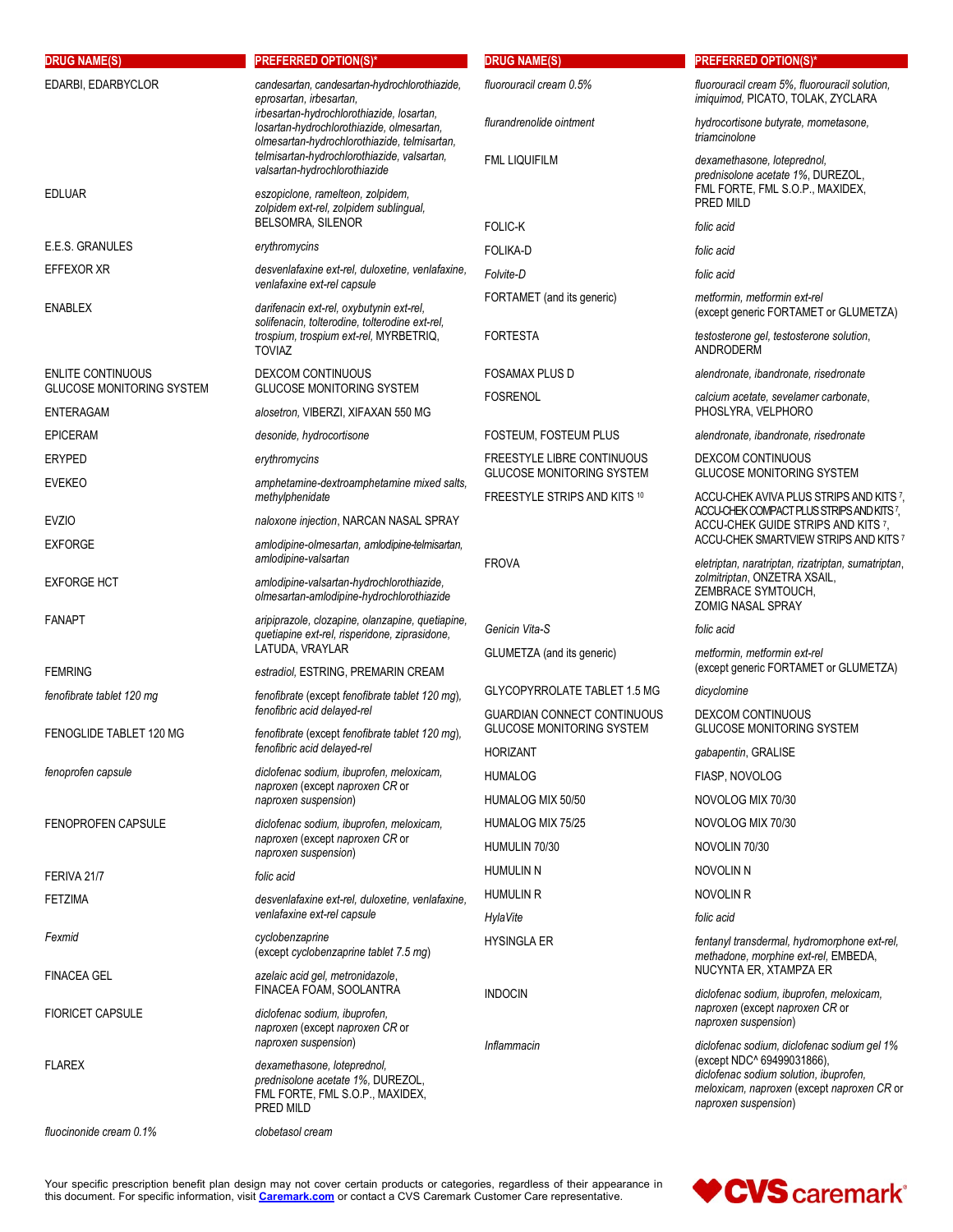| <b>DRUG NAME(S)</b>                                 | <b>PREFERRED OPTION(S)*</b>                                                                                                                                                                                                                                                                                                                                                | <b>DRUG NAME(S)</b>    | <b>PREFERRED OPTION(S)*</b>                                                                                                                                                                                                                       |
|-----------------------------------------------------|----------------------------------------------------------------------------------------------------------------------------------------------------------------------------------------------------------------------------------------------------------------------------------------------------------------------------------------------------------------------------|------------------------|---------------------------------------------------------------------------------------------------------------------------------------------------------------------------------------------------------------------------------------------------|
| <b>INNOPRAN XL</b>                                  | atenolol, carvedilol, carvedilol phosphate ext-rel,<br>metoprolol succinate ext-rel.<br>metoprolol tartrate, nadolol, pindolol,<br>propranolol, propranolol ext-rel, BYSTOLIC                                                                                                                                                                                              | <b>LIDOTREX</b>        | lidocaine-prilocaine                                                                                                                                                                                                                              |
|                                                     |                                                                                                                                                                                                                                                                                                                                                                            | <b>LIPITOR</b>         | atorvastatin, ezetimibe-simvastatin, fluvastatin,<br>lovastatin, pravastatin, rosuvastatin,<br>simvastatin                                                                                                                                        |
| <b>INTERMEZZO</b>                                   | eszopiclone, ramelteon, zolpidem,<br>zolpidem ext-rel, zolpidem sublingual,<br>BELSOMRA, SILENOR                                                                                                                                                                                                                                                                           | LIVALO                 | atorvastatin, ezetimibe-simvastatin, fluvastatin,<br>lovastatin, pravastatin, rosuvastatin,<br>simvastatin                                                                                                                                        |
| <b>INTUNIV</b>                                      | amphetamine-<br>dextroamphetamine mixed salts ext-rel +,<br>atomoxetine, guanfacine ext-rel,<br>methylphenidate ext-rel +, MYDAYIS,<br><b>VYVANSE</b>                                                                                                                                                                                                                      | LO LOESTRIN FE         | ethinyl estradiol-drospirenone.<br>ethinyl estradiol-drospirenone-levomefolate.<br>ethinyl estradiol-levonorgestrel.<br>ethinyl estradiol-norethindrone acetate,<br>ethinyl estradiol-norethindrone acetate-iron,                                 |
| INVOKAMET, INVOKAMET XR                             | SYNJARDY, SYNJARDY XR, XIGDUO XR                                                                                                                                                                                                                                                                                                                                           |                        | ethinyl estradiol-norgestimate                                                                                                                                                                                                                    |
| <b>INVOKANA</b>                                     | FARXIGA, JARDIANCE                                                                                                                                                                                                                                                                                                                                                         | Lorid                  | folic acid                                                                                                                                                                                                                                        |
| <b>ISTALOL</b>                                      | timolol maleate solution, BETIMOL,<br><b>BETOPTIC S</b>                                                                                                                                                                                                                                                                                                                    | LOTEMAX, LOTEMAX SM    | dexamethasone, loteprednol,<br>prednisolone acetate 1%, DUREZOL,<br>FML FORTE, FML S.O.P., MAXIDEX,                                                                                                                                               |
| JALYN                                               | dutasteride-tamsulosin; dutasteride or<br>finasteride WITH alfuzosin ext-rel, doxazosin,<br>silodosin, tamsulosin or terazosin                                                                                                                                                                                                                                             | LUNESTA                | PRED MILD<br>eszopiclone, ramelteon, zolpidem,<br>zolpidem ext-rel, zolpidem sublingual,                                                                                                                                                          |
| JENTADUETO, JENTADUETO XR                           | JANUMET, JANUMET XR                                                                                                                                                                                                                                                                                                                                                        |                        | BELSOMRA, SILENOR                                                                                                                                                                                                                                 |
| <b>KAMDOY</b>                                       | desonide, hydrocortisone                                                                                                                                                                                                                                                                                                                                                   | <b>MACRODANTIN</b>     | nitrofurantoin                                                                                                                                                                                                                                    |
| KAZANO                                              | JANUMET, JANUMET XR                                                                                                                                                                                                                                                                                                                                                        | Matzim LA              | diltiazem ext-rel                                                                                                                                                                                                                                 |
| ketoconazole foam 2%                                | ketoconazole shampoo 2%,<br>selenium sulfide lotion 2.5%                                                                                                                                                                                                                                                                                                                   | <b>MEBOLIC</b>         | (except generic CARDIZEM LA)<br>folic acid                                                                                                                                                                                                        |
| Ketodan                                             | ketoconazole shampoo 2%,<br>selenium sulfide lotion 2.5%                                                                                                                                                                                                                                                                                                                   | <b>MENEST</b>          | estradiol, PREMARIN                                                                                                                                                                                                                               |
| ketoprofen ext-rel capsule                          | diclofenac sodium, ibuprofen, meloxicam,                                                                                                                                                                                                                                                                                                                                   | <b>MENOSTAR</b>        | estradiol                                                                                                                                                                                                                                         |
|                                                     | naproxen (except naproxen CR or<br>naproxen suspension)                                                                                                                                                                                                                                                                                                                    | MIACALCIN INJECTION    | alendronate, calcitonin-salmon, ibandronate,<br>risedronate, FORTEO, PROLIA, TYMLOS                                                                                                                                                               |
| KOMBIGLYZE XR                                       | JANUMET, JANUMET XR                                                                                                                                                                                                                                                                                                                                                        | MIACALCIN NASAL SPRAY  | calcitonin-salmon                                                                                                                                                                                                                                 |
| <b>LACTULOSE PAK</b>                                | lactulose solution                                                                                                                                                                                                                                                                                                                                                         | MICARDIS, MICARDIS HCT | candesartan, candesartan-hydrochlorothiazide,                                                                                                                                                                                                     |
| LAMICTAL, LAMICTAL ODT, LAMICTAL XR                 | carbamazepine, carbamazepine ext-rel,<br>divalproex sodium, divalproex sodium ext-rel,<br>gabapentin, lamotrigine, lamotrigine ext-rel,<br>levetiracetam, levetiracetam ext-rel,<br>oxcarbazepine, phenobarbital, phenytoin,<br>phenytoin sodium extended, primidone,<br>tiagabine, topiramate, valproic acid,<br>zonisamide, FYCOMPA, OXTELLAR XR,<br>TROKENDI XR, VIMPAT |                        | eprosartan, irbesartan,<br>irbesartan-hydrochlorothiazide, losartan,<br>losartan-hydrochlorothiazide, olmesartan,<br>olmesartan-hydrochlorothiazide, telmisartan,<br>telmisartan-hydrochlorothiazide, valsartan,<br>valsartan-hydrochlorothiazide |
|                                                     |                                                                                                                                                                                                                                                                                                                                                                            | Migergot               | eletriptan, ergotamine-caffeine, naratriptan,<br>rizatriptan, sumatriptan, zolmitriptan,<br>ONZETRA XSAIL, ZEMBRACE SYMTOUCH,<br><b>ZOMIG NASAL SPRAY</b>                                                                                         |
| <b>LANOXIN TABLET</b><br>(125 MCG and 250 MCG only) | digoxin                                                                                                                                                                                                                                                                                                                                                                    | <b>MILLIPRED</b>       | dexamethasone, hydrocortisone,<br>methylprednisolone, prednisolone solution,                                                                                                                                                                      |
| lanthanum carbonate                                 | calcium acetate, sevelamer carbonate,<br>PHOSLYRA, VELPHORO                                                                                                                                                                                                                                                                                                                |                        | prednisone                                                                                                                                                                                                                                        |
| LANTUS                                              | <b>BASAGLAR, LEVEMIR</b>                                                                                                                                                                                                                                                                                                                                                   | MINASTRIN 24 FE        | ethinyl estradiol-drospirenone,<br>ethinyl estradiol-drospirenone-levomefolate,                                                                                                                                                                   |
| LAZANDA                                             | fentanyl transmucosal lozenge, SUBSYS                                                                                                                                                                                                                                                                                                                                      |                        | ethinyl estradiol-norethindrone acetate,<br>ethinyl estradiol-norethindrone acetate-iron                                                                                                                                                          |
| <b>LESCOL XL</b>                                    | atorvastatin, ezetimibe-simvastatin, fluvastatin,<br>lovastatin, pravastatin, rosuvastatin,                                                                                                                                                                                                                                                                                | MINIVELLE              | estradiol, DIVIGEL, EVAMIST                                                                                                                                                                                                                       |
|                                                     | simvastatin                                                                                                                                                                                                                                                                                                                                                                | <b>MINOCIN</b>         | doxycycline hyclate, minocycline, tetracycline                                                                                                                                                                                                    |
| levorphanol                                         | fentanyl transdermal, hydromorphone ext-rel,                                                                                                                                                                                                                                                                                                                               | <b>MOVIPREP</b>        | peg 3350-electrolytes, SUPREP                                                                                                                                                                                                                     |
|                                                     | methadone, morphine ext-rel, EMBEDA,<br>NUCYNTA ER, XTAMPZA ER                                                                                                                                                                                                                                                                                                             | mupirocin cream        | gentamicin, mupirocin ointment                                                                                                                                                                                                                    |
| <b>LEXAPRO</b>                                      | citalopram, escitalopram, fluoxetine,<br>paroxetine HCI, paroxetine HCI ext-rel,<br>sertraline, TRINTELLIX, VIIBRYD                                                                                                                                                                                                                                                        | <b>NAPRELAN</b>        | diclofenac sodium, ibuprofen, meloxicam,<br>naproxen (except naproxen CR or<br>naproxen suspension)                                                                                                                                               |
| LIALDA                                              | balsalazide, mesalamine delayed-rel capsule,<br>sulfasalazine, sulfasalazine delayed-rel,<br>APRISO, PENTASA                                                                                                                                                                                                                                                               | naproxen CR            | diclofenac sodium, ibuprofen, meloxicam,<br>naproxen (except naproxen CR or<br>naproxen suspension)                                                                                                                                               |
| LIDOCAINE-TETRACAINE CREAM                          | lidocaine-prilocaine                                                                                                                                                                                                                                                                                                                                                       | naproxen suspension    | ibuprofen                                                                                                                                                                                                                                         |

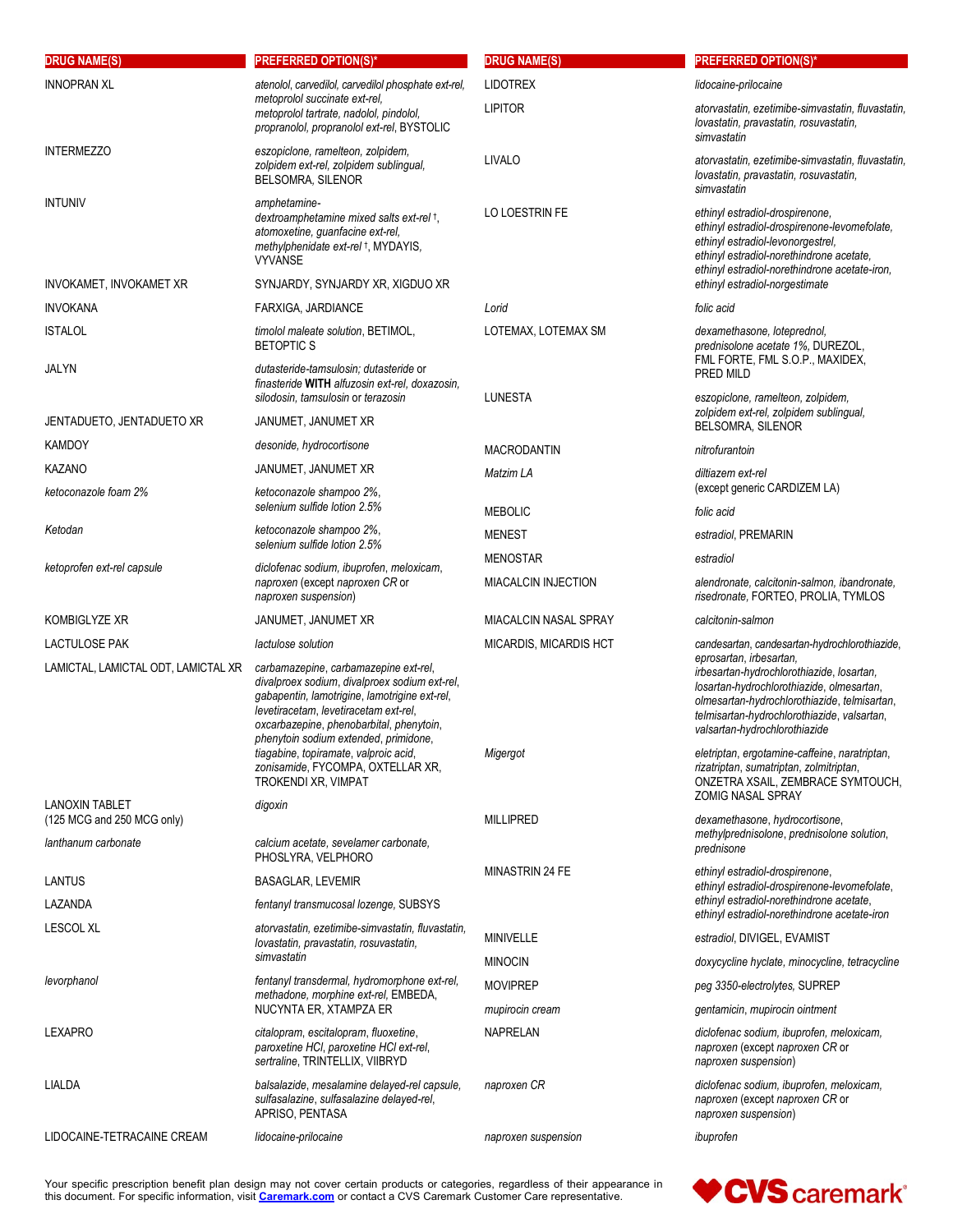| <b>DRUG NAME(S)</b>               | <b>PREFERRED OPTION(S)*</b>                                                                                                                                                                                                                         | <b>DRUG NAME(S)</b>               | <b>PREFERRED OPTION(S)*</b>                                                                                                                  |
|-----------------------------------|-----------------------------------------------------------------------------------------------------------------------------------------------------------------------------------------------------------------------------------------------------|-----------------------------------|----------------------------------------------------------------------------------------------------------------------------------------------|
| NATAZIA                           | ethinyl estradiol-drospirenone,<br>ethinyl estradiol-drospirenone-levomefolate.<br>ethinyl estradiol-levonorgestrel,<br>ethinyl estradiol-norethindrone acetate,<br>ethinyl estradiol-norethindrone acetate-iron,<br>ethinyl estradiol-norgestimate | <b>OSENI</b>                      | JANUMET, JANUMET XR;<br>JANUVIA WITH pioglitazone                                                                                            |
|                                   |                                                                                                                                                                                                                                                     | <b>OSMOPREP</b>                   | peg 3350-electrolytes, SUPREP                                                                                                                |
|                                   |                                                                                                                                                                                                                                                     | OWEN MUMFORD NEEDLES 9            | <b>BD ULTRAFINE NEEDLES</b>                                                                                                                  |
| <b>NATESTO</b>                    | testosterone gel, testosterone solution,<br>ANDRODERM                                                                                                                                                                                               | <b>OXYCONTIN</b>                  | fentanyl transdermal, hydromorphone ext-rel,<br>methadone, morphine ext-rel, EMBEDA,<br>NUCYNTA ER, XTAMPZA ER                               |
| <b>NESINA</b>                     | JANUVIA                                                                                                                                                                                                                                             | <b>OXYTROL</b>                    | darifenacin ext-rel, oxybutynin ext-rel,                                                                                                     |
| <b>NEXIUM</b>                     | esomeprazole, lansoprazole, omeprazole,<br>pantoprazole, DEXILANT                                                                                                                                                                                   |                                   | solifenacin, tolterodine, tolterodine ext-rel,<br>trospium, trospium ext-rel, MYRBETRIQ,<br><b>TOVIAZ</b>                                    |
| <b>NICADAN</b>                    | folic acid                                                                                                                                                                                                                                          | PANCREAZE                         | CREON, VIOKACE, ZENPEP                                                                                                                       |
| <b>NICAPRIN</b>                   | folic acid                                                                                                                                                                                                                                          | <b>PENNSAID</b>                   | diclofenac sodium, diclofenac sodium gel 1%                                                                                                  |
| NICAZEL, NICAZEL FORTE            | folic acid                                                                                                                                                                                                                                          |                                   | (except NDC^ 69499031866),<br>diclofenac sodium solution, ibuprofen,                                                                         |
| <b>NICOMIDE</b>                   | folic acid                                                                                                                                                                                                                                          |                                   | meloxicam, naproxen (except naproxen CR or                                                                                                   |
| <b>NILANDRON</b>                  | abiraterone, bicalutamide, XTANDI, YONSA                                                                                                                                                                                                            |                                   | naproxen suspension)                                                                                                                         |
| <b>NITROMIST</b>                  | nitroglycerin lingual spray,<br>nitroglycerin sublingual                                                                                                                                                                                            | <b>PERCOCET</b>                   | hydrocodone-acetaminophen, hydromorphone,<br>morphine, oxycodone-acetaminophen,<br><b>NUCYNTA</b>                                            |
| <b>NORITATE</b>                   | azelaic acid gel, metronidazole,<br>FINACEA FOAM, SOOLANTRA                                                                                                                                                                                         | PERRIGO NEEDLES 9                 | <b>BD ULTRAFINE NEEDLES</b>                                                                                                                  |
| <b>NORVASC</b>                    | amlodipine                                                                                                                                                                                                                                          | <b>PERTZYE</b>                    | CREON, VIOKACE, ZENPEP                                                                                                                       |
| <b>NOVACORT</b>                   | desonide, hydrocortisone                                                                                                                                                                                                                            | <b>PEXEVA</b>                     | citalopram, escitalopram, fluoxetine,                                                                                                        |
| NOVO NORDISK NEEDLES 9            | <b>BD ULTRAFINE NEEDLES</b>                                                                                                                                                                                                                         |                                   | paroxetine HCI, paroxetine HCI ext-rel,<br>sertraline, TRINTELLIX, VIIBRYD                                                                   |
| NuDiclo SoluPak, NuDiclo TabPak   | diclofenac sodium, diclofenac sodium gel 1%<br>(except NDC^ 69499031866),<br>diclofenac sodium solution, ibuprofen,<br>meloxicam, naproxen (except naproxen CR or                                                                                   | <b>PLAVIX</b>                     | clopidogrel, prasugrel, BRILINTA                                                                                                             |
|                                   |                                                                                                                                                                                                                                                     | <b>POLYTOZA</b>                   | Consult doctor                                                                                                                               |
|                                   |                                                                                                                                                                                                                                                     | PRADAXA                           | warfarin, ELIQUIS, XARELTO                                                                                                                   |
| <b>NUVIGIL</b>                    | naproxen suspension)<br>armodafinil, SUNOSI                                                                                                                                                                                                         | PRECISION XTRA STRIPS AND KITS 10 | ACCU-CHEK AVIVA PLUS STRIPS AND KITS 7,<br>ACCU-CHEK COMPACT PLUS STRIPS AND KITS 7,<br>ACCU-CHEK GUIDE STRIPS AND KITS 7,                   |
| <b>OLEPTRO</b>                    | trazodone                                                                                                                                                                                                                                           |                                   |                                                                                                                                              |
| OLUX-E                            | clobetasol foam                                                                                                                                                                                                                                     |                                   | ACCU-CHEK SMARTVIEW STRIPS AND KITS 7<br>dexamethasone, loteprednol,<br>prednisolone acetate 1%, DUREZOL,<br>FML FORTE, FML S.O.P., MAXIDEX, |
| omeprazole-sodium bicarbonate     | esomeprazole, lansoprazole, omeprazole,<br>pantoprazole, DEXILANT                                                                                                                                                                                   | PRED FORTE                        |                                                                                                                                              |
| <b>OMNARIS</b>                    | flunisolide, fluticasone, mometasone,<br><b>DYMISTA</b>                                                                                                                                                                                             | <b>PREFEST</b>                    | PRED MILD<br>estradiol-norethindrone, PREMPHASE,                                                                                             |
| <b>OMNIVEX</b>                    | folic acid                                                                                                                                                                                                                                          |                                   | <b>PREMPRO</b>                                                                                                                               |
| ONETOUCH ULTRA STRIPS AND KITS 10 | ACCU-CHEK AVIVA PLUS STRIPS AND KITS 7,<br>ACCU-CHEK COMPACT PLUS STRIPS AND KITS?<br>ACCU-CHEK GUIDE STRIPS AND KITS 7,                                                                                                                            | PRENATAL PLUS                     | generic prenatal vitamins, CITRANATAL                                                                                                        |
|                                   |                                                                                                                                                                                                                                                     | <b>PREVACID</b>                   | esomeprazole, lansoprazole, omeprazole,<br>pantoprazole, DEXILANT                                                                            |
| ONETOUCH VERIO STRIPS AND KITS 10 | ACCU-CHEK SMARTVIEW STRIPS AND KITS 7                                                                                                                                                                                                               | <b>PREVIDENT</b>                  | Consult doctor                                                                                                                               |
|                                   | ACCU-CHEK AVIVA PLUS STRIPS AND KITS 7,<br>ACCU-CHEK COMPACT PLUS STRIPS AND KITS?<br>ACCU-CHEK GUIDE STRIPS AND KITS 7.<br>ACCU-CHEK SMARTVIEW STRIPS AND KITS 7                                                                                   | <b>PRIMLEV</b>                    | hydrocodone-acetaminophen, hydromorphone,<br>morphine, oxycodone-acetaminophen,<br><b>NUCYNTA</b>                                            |
| <b>ONEXTON</b>                    | adapalene, benzoyl peroxide, clindamycin gel,<br>clindamycin solution, clindamycin-<br>benzoyl peroxide, erythromycin solution,<br>erythromycin-benzoyl peroxide, tretinoin,<br>EPIDUO, TAZORAC                                                     | <b>PRISTIQ</b>                    | desvenlafaxine ext-rel, duloxetine, venlafaxine,<br>venlafaxine ext-rel capsule                                                              |
|                                   |                                                                                                                                                                                                                                                     | PROAIR HFA, PROAIR RESPICLICK     | albuterol sulfate CFC-free aerosol.<br>levalbuterol tartrate CFC-free aerosol                                                                |
| ONFI                              | clobazam, lamotrigine, topiramate,<br><b>TROKENDI XR</b>                                                                                                                                                                                            | <b>PRODIGEN</b>                   | Consult doctor                                                                                                                               |
|                                   |                                                                                                                                                                                                                                                     | <b>PROTONIX</b>                   | esomeprazole, lansoprazole, omeprazole,<br>pantoprazole, DEXILANT                                                                            |
| ONGLYZA                           | JANUVIA                                                                                                                                                                                                                                             | <b>PROTOPIC</b>                   | pimecrolimus, tacrolimus, EUCRISA                                                                                                            |
| ORTHO D                           | folic acid                                                                                                                                                                                                                                          | PROVENTIL HFA                     | albuterol sulfate CFC-free aerosol,                                                                                                          |
| ORTHO DF                          | folic acid                                                                                                                                                                                                                                          |                                   | levalbuterol tartrate CFC-free aerosol                                                                                                       |
| ORTHO TRI-CYCLEN LO               | ethinyl estradiol-norgestimate                                                                                                                                                                                                                      |                                   |                                                                                                                                              |

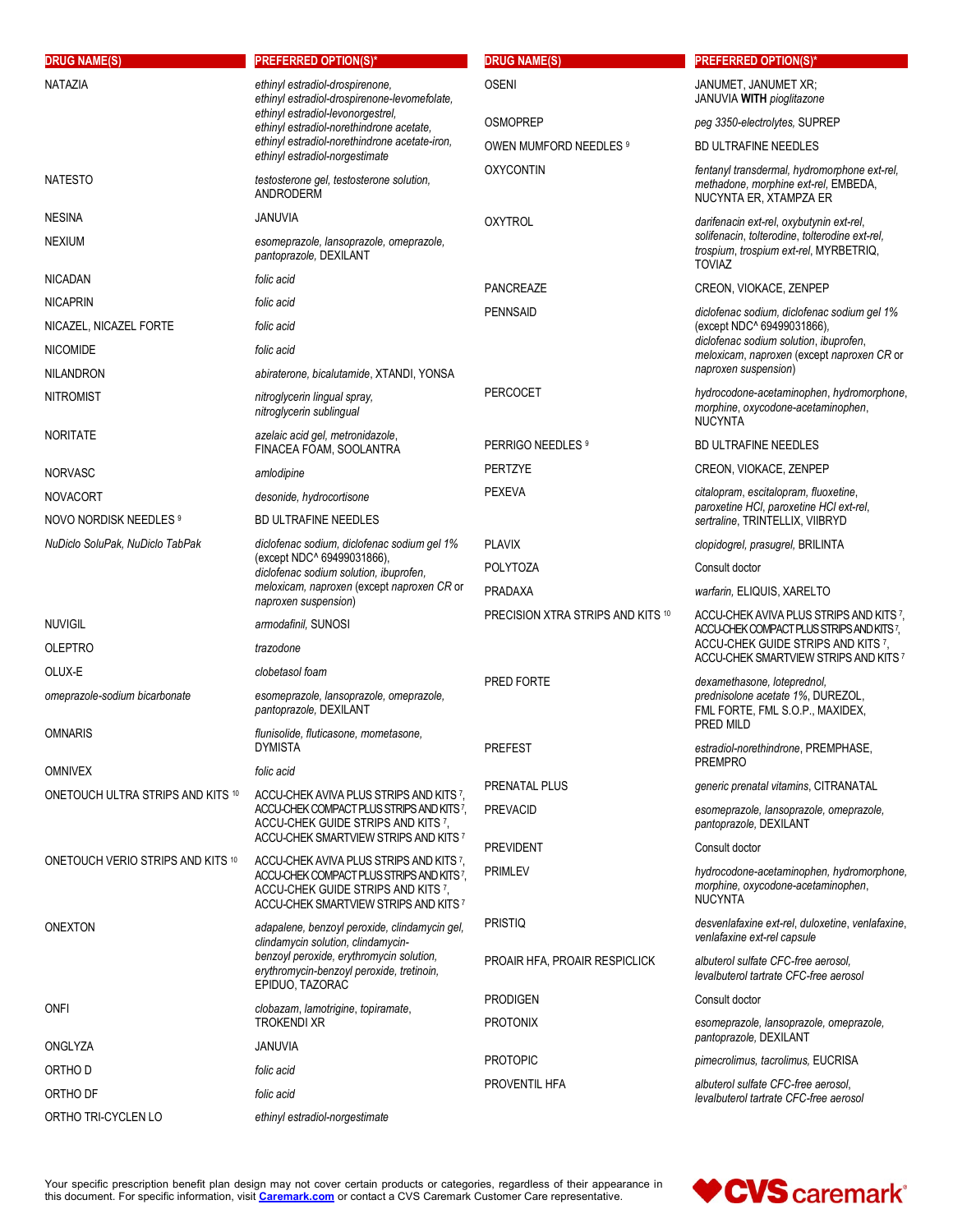| <b>DRUG NAME(S)</b>                | <b>PREFERRED OPTION(S)*</b>                                                                                                            | <b>DRUG NAME(S)</b>                        | <b>PREFERRED OPTION(S)*</b>                                                                                                                                                                     |
|------------------------------------|----------------------------------------------------------------------------------------------------------------------------------------|--------------------------------------------|-------------------------------------------------------------------------------------------------------------------------------------------------------------------------------------------------|
| PROZAC                             | citalopram, escitalopram, fluoxetine,<br>paroxetine HCI, paroxetine HCI ext-rel,                                                       | <b>TESTIM</b>                              | testosterone gel, testosterone solution,<br>ANDRODERM                                                                                                                                           |
| <b>PSORCON</b>                     | sertraline, TRINTELLIX, VIIBRYD<br>desoximetasone, fluocinonide                                                                        | testosterone gel 1% 11                     | testosterone gel, testosterone solution,<br>ANDRODERM                                                                                                                                           |
| QNASL                              | (except fluocinonide cream 0.1%)<br>flunisolide, fluticasone, mometasone,                                                              | TIMOPTIC OCUDOSE                           | timolol maleate solution, BETIMOL,<br><b>BETOPTICS</b>                                                                                                                                          |
|                                    | <b>DYMISTA</b>                                                                                                                         | <b>TIROSINT</b>                            | levothyroxine, SYNTHROID                                                                                                                                                                        |
| QSYMIA                             | BELVIQ, BELVIQ XR, SAXENDA                                                                                                             | <b>TOPROL-XL</b>                           | atenolol, carvedilol, carvedilol phosphate ext-rel,                                                                                                                                             |
| QTERN<br><b>RAPAFLO</b>            | <b>GLYXAMBI</b><br>alfuzosin ext-rel, doxazosin, silodosin,                                                                            |                                            | metoprolol succinate ext-rel,<br>metoprolol tartrate, nadolol, pindolol,<br>propranolol, propranolol ext-rel, BYSTOLIC                                                                          |
|                                    | tamsulosin, terazosin                                                                                                                  | <b>TOUJEO</b>                              | <b>TRESIBA</b>                                                                                                                                                                                  |
| <b>RAYOS</b>                       | dexamethasone, hydrocortisone,<br>methylprednisolone, prednisolone solution,<br>prednisone                                             | <b>TRADJENTA</b>                           | <b>JANUVIA</b>                                                                                                                                                                                  |
| <b>RECEDO</b>                      | Consult doctor                                                                                                                         | <b>TRANSDERM SCOP</b>                      | meclizine, scopolamine transdermal                                                                                                                                                              |
| <b>RELION INSULIN</b>              | NOVOLIN INSULIN                                                                                                                        | <b>TRICOR</b>                              | fenofibrate (except fenofibrate tablet 120 mg),<br>fenofibric acid delayed-rel                                                                                                                  |
| <b>RHEUMATE</b>                    | folic acid                                                                                                                             | <b>TRIGLIDE</b>                            | fenofibrate (except fenofibrate tablet 120 mg),                                                                                                                                                 |
| <b>RIBOZEL</b>                     | folic acid                                                                                                                             |                                            | fenofibric acid delayed-rel                                                                                                                                                                     |
| RIMSO-50                           | Consult doctor                                                                                                                         | <b>TRILIPIX</b>                            | fenofibrate (except fenofibrate tablet 120 mg),                                                                                                                                                 |
| <b>RIOMET</b>                      | metformin, metformin ext-rel                                                                                                           |                                            | fenofibric acid delayed-rel                                                                                                                                                                     |
|                                    | (except generic FORTAMET or GLUMETZA)                                                                                                  | TRIVIDIA INSULIN SYRINGES 9                | BD ULTRAFINE INSULIN SYRINGES                                                                                                                                                                   |
| <b>ROZEREM</b>                     | eszopiclone, ramelteon, zolpidem,                                                                                                      | TronVite                                   | folic acid                                                                                                                                                                                      |
|                                    | zolpidem ext-rel, zolpidem sublingual,<br>BELSOMRA, SILENOR                                                                            | TRUETEST STRIPS AND KITS 10                | ACCU-CHEK AVIVA PLUS STRIPS AND KITS 7.<br>ACCU-CHEK COMPACT PLUS STRIPS AND KITS 7,<br>ACCU-CHEK GUIDE STRIPS AND KITS 7,                                                                      |
| RyClora                            | levocetirizine                                                                                                                         |                                            | ACCU-CHEK SMARTVIEW STRIPS AND KITS 7                                                                                                                                                           |
| <b>SCARSILK PAD</b><br>SEROQUEL XR | Consult doctor<br>aripiprazole, clozapine, olanzapine, quetiapine,<br>quetiapine ext-rel, risperidone, ziprasidone,<br>LATUDA, VRAYLAR | TRUETRACK STRIPS AND KITS 10               | ACCU-CHEK AVIVA PLUS STRIPS AND KITS 7,<br>ACCU-CHEK COMPACT PLUS STRIPS AND KITS7,<br>ACCU-CHEK GUIDE STRIPS AND KITS 7,<br>ACCU-CHEK SMARTVIEW STRIPS AND KITS 7                              |
| SIL-K PAD                          | Consult doctor                                                                                                                         | <b>TUDORZA</b>                             | <b>INCRUSE ELLIPTA, SPIRIVA</b>                                                                                                                                                                 |
| <b>SILIVEX</b>                     | Consult doctor                                                                                                                         | ULTIMED INSULIN SYRINGES <sup>9</sup>      | BD ULTRAFINE INSULIN SYRINGES                                                                                                                                                                   |
| <b>SILTREX</b>                     | Consult doctor                                                                                                                         | ULTIMED NEEDLES 9                          | <b>BD ULTRAFINE NEEDLES</b>                                                                                                                                                                     |
| <b>SINGULAIR</b>                   | montelukast, zafirlukast, zileuton ext-rel                                                                                             | <b>UROXATRAL</b>                           | alfuzosin ext-rel, doxazosin, silodosin,<br>tamsulosin, terazosin                                                                                                                               |
| SORILUX                            | calcipotriene ointment, calcipotriene solution                                                                                         | VALCYTE                                    | valganciclovir                                                                                                                                                                                  |
| <b>SPRIX</b>                       | diclofenac sodium, ibuprofen, meloxicam,                                                                                               | <b>VALTREX</b>                             | acyclovir capsule, acyclovir tablet, valacyclovir                                                                                                                                               |
|                                    | naproxen (except naproxen CR or<br>naproxen suspension)                                                                                | VANATOL LQ, VANATOL S                      | diclofenac sodium, ibuprofen,                                                                                                                                                                   |
| <b>STENDRA</b>                     | sildenafil, tadalafil                                                                                                                  |                                            | naproxen (except naproxen CR or                                                                                                                                                                 |
| <b>STRIANT</b>                     | testosterone gel, testosterone solution,<br>ANDRODERM                                                                                  | Vanoxide-HC                                | naproxen suspension)<br>adapalene, benzoyl peroxide, clindamycin gel,                                                                                                                           |
| <b>SUBOXONE</b>                    | buprenorphine-naloxone sublingual,<br><b>ZUBSOLV</b>                                                                                   |                                            | clindamycin solution, clindamycin-<br>benzoyl peroxide, erythromycin solution,<br>erythromycin-benzoyl peroxide, tretinoin,                                                                     |
| SURE-TEST STRIPS AND KITS 10       | ACCU-CHEK AVIVA PLUS STRIPS AND KITS 7,<br>ACCU-CHEK COMPACT PLUS STRIPS AND KITS?                                                     | <b>VASCULERA</b>                           | EPIDUO, TAZORAC<br>Consult doctor                                                                                                                                                               |
|                                    | ACCU-CHEK GUIDE STRIPS AND KITS 7,<br>ACCU-CHEK SMARTVIEW STRIPS AND KITS 7                                                            | <b>VECTICAL</b>                            | calcipotriene ointment, calcipotriene solution                                                                                                                                                  |
| SYNERDERM                          | desonide, hydrocortisone                                                                                                               | <b>VELTIN</b>                              | adapalene, benzoyl peroxide, clindamycin gel,<br>clindamycin solution, clindamycin-<br>benzoyl peroxide, erythromycin solution,<br>erythromycin-benzoyl peroxide, tretinoin,<br>EPIDUO, TAZORAC |
| TALIVA                             | folic acid                                                                                                                             |                                            |                                                                                                                                                                                                 |
| <b>TARGADOX</b>                    | doxycycline hyclate, minocycline, tetracycline                                                                                         |                                            |                                                                                                                                                                                                 |
| TAYTULLA                           | ethinyl estradiol-drospirenone,<br>ethinyl estradiol-drospirenone-levomefolate,<br>ethinyl estradiol-norethindrone acetate,            | venlafaxine ext-rel tablet (except 225 mg) | desvenlafaxine ext-rel, duloxetine, venlafaxine,<br>venlafaxine ext-rel capsule                                                                                                                 |
|                                    | ethinyl estradiol-norethindrone acetate-iron                                                                                           | <b>VENTOLIN HFA</b>                        | albuterol sulfate CFC-free aerosol,<br>levalbuterol tartrate CFC-free aerosol                                                                                                                   |

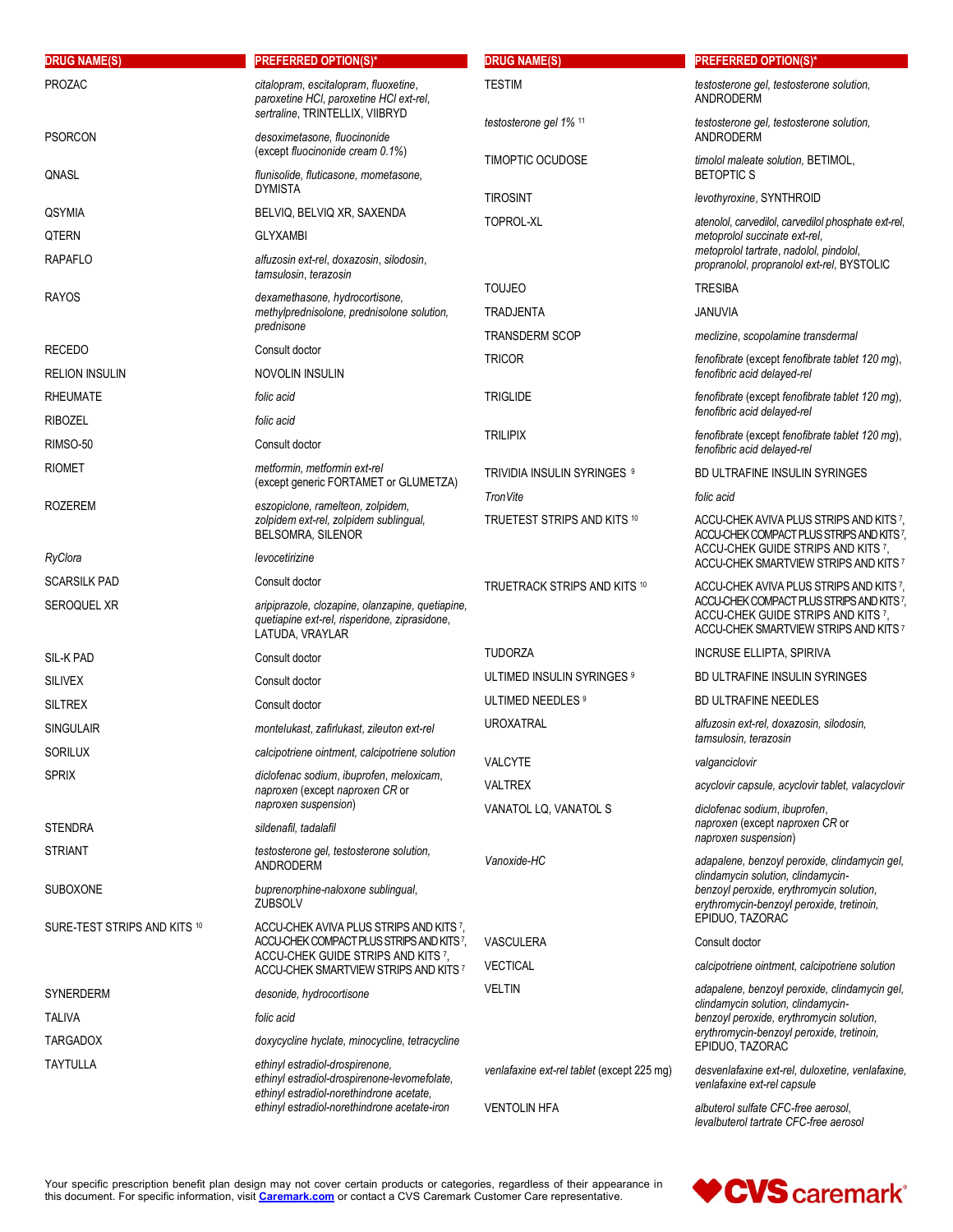| <b>DRUG NAME(S)</b> | <b>PREFERRED OPTION(S)*</b>                                                                                                                                                  | <b>DRUG NAME(S)</b> | <b>PREFERRED OPTION(S)*</b>                                                                                                  |
|---------------------|------------------------------------------------------------------------------------------------------------------------------------------------------------------------------|---------------------|------------------------------------------------------------------------------------------------------------------------------|
| <b>VEREGEN</b>      | imiquimod                                                                                                                                                                    | ZOHYDRO ER          | fentanyl transdermal, hydromorphone ext-rel,                                                                                 |
| <b>VIAGRA</b>       | sildenafil, tadalafil                                                                                                                                                        |                     | methadone, morphine ext-rel, EMBEDA,<br>NUCYNTA ER. XTAMPZA ER                                                               |
| VITAFOL-ONE         | generic prenatal vitamins, CITRANATAL                                                                                                                                        | <b>ZOLPIMIST</b>    | eszopiclone, ramelteon, zolpidem,                                                                                            |
| Vitasure            | folic acid                                                                                                                                                                   |                     | zolpidem ext-rel, zolpidem sublingual,<br>BELSOMRA, SILENOR                                                                  |
| <b>VIVELLE-DOT</b>  | estradiol, DIVIGEL, EVAMIST                                                                                                                                                  | ZONEGRAN            | carbamazepine, carbamazepine ext-rel,                                                                                        |
| <b>VOGELXO</b>      | testosterone gel, testosterone solution,<br><b>ANDRODERM</b>                                                                                                                 |                     | divalproex sodium, divalproex sodium ext-rel,<br>gabapentin, lamotrigine, lamotrigine ext-rel,                               |
| XANAX, XANAX XR     | alprazolam, clonazepam, diazepam,<br>lorazepam, oxazepam                                                                                                                     |                     | levetiracetam, levetiracetam ext-rel,<br>oxcarbazepine, phenobarbital, phenytoin,<br>phenytoin sodium extended, primidone,   |
| <b>XOLEGEL</b>      | ciclopirox, ketoconazole cream 2%                                                                                                                                            |                     | tiagabine, topiramate, valproic acid,<br>zonisamide, FYCOMPA, OXTELLAR XR,                                                   |
| <b>XOPENEX HFA</b>  | albuterol sulfate CFC-free aerosol,                                                                                                                                          |                     | <b>TROKENDI XR, VIMPAT</b>                                                                                                   |
|                     | levalbuterol tartrate CFC-free aerosol                                                                                                                                       | <b>ZONTIVITY</b>    | Consult doctor                                                                                                               |
| Xvite               | folic acid                                                                                                                                                                   | <b>ZORVOLEX</b>     | diclofenac sodium, ibuprofen, meloxicam,                                                                                     |
| <b>XYZBAC</b>       | folic acid                                                                                                                                                                   |                     | naproxen (except naproxen CR or<br>naproxen suspension)                                                                      |
| YAZ                 | ethinyl estradiol-drospirenone,                                                                                                                                              |                     |                                                                                                                              |
|                     | ethinyl estradiol-drospirenone-levomefolate,<br>ethinyl estradiol-norethindrone acetate,                                                                                     | <b>ZUPLENZ</b>      | granisetron, ondansetron, SANCUSO                                                                                            |
|                     | ethinyl estradiol-norethindrone acetate-iron                                                                                                                                 | <b>ZYFLO</b>        | montelukast, zafirlukast, zileuton ext-rel                                                                                   |
| <b>ZEGERID</b>      | esomeprazole, lansoprazole, omeprazole,<br>pantoprazole, DEXILANT                                                                                                            | ZYLET               | neomycin-polymyxin B-bacitracin-hydrocortisone.<br>neomycin-polymyxin B-dexamethasone,<br>tobramycin-dexamethasone, TOBRADEX |
| <b>ZETIA</b>        | ezetimibe                                                                                                                                                                    |                     | OINTMENT, TOBRADEX ST                                                                                                        |
| <b>ZETONNA</b>      | flunisolide, fluticasone, mometasone,<br><b>DYMISTA</b>                                                                                                                      | ZYVIT               | folic acid                                                                                                                   |
| <b>ZIANA</b>        | adapalene, benzoyl peroxide, clindamycin gel,<br>clindamycin solution, clindamycin-<br>benzoyl peroxide, erythromycin solution,<br>erythromycin-benzoyl peroxide, tretinoin, |                     |                                                                                                                              |

EPIDUO, TAZORAC